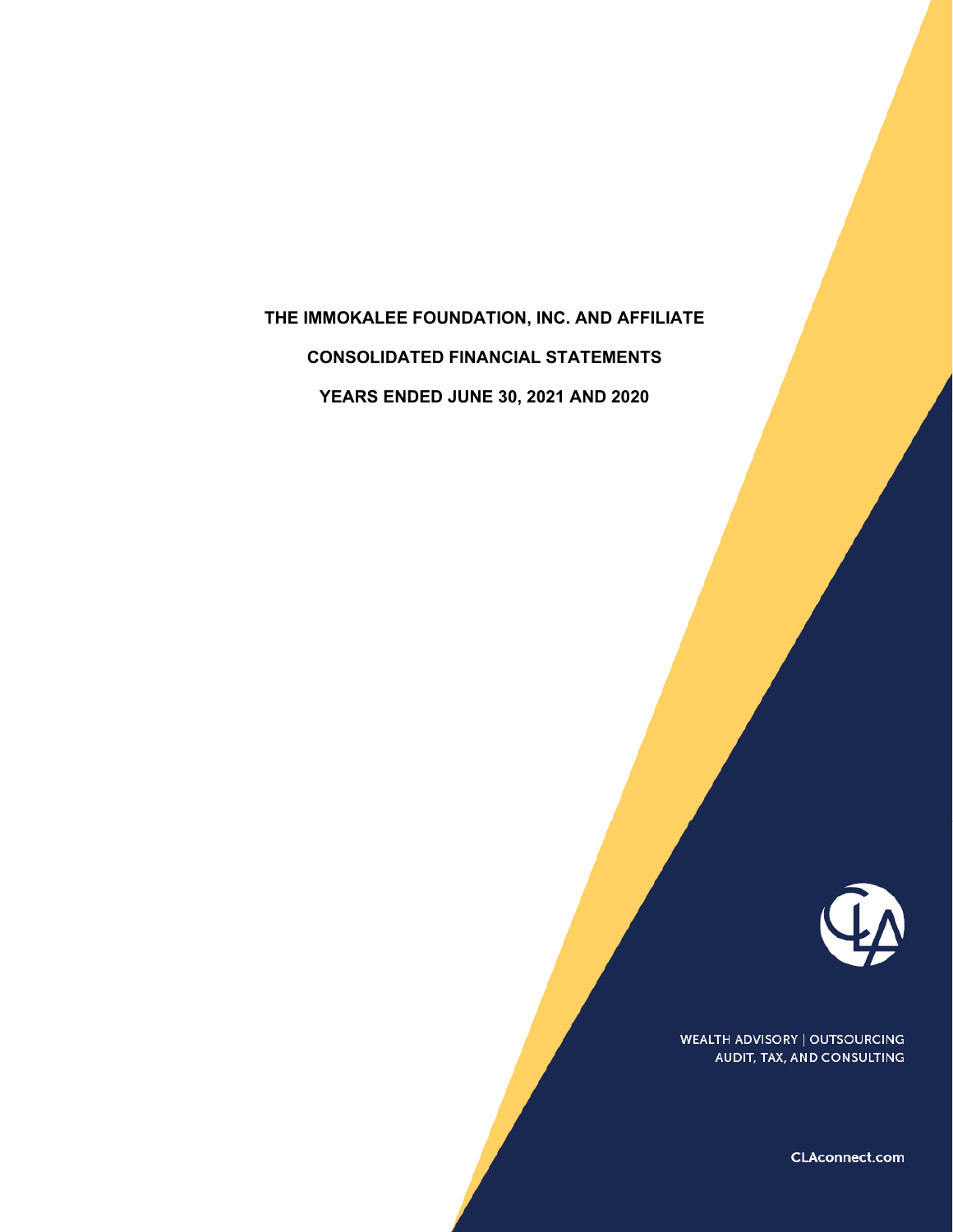## **THE IMMOKALEE FOUNDATION, INC. AND AFFILIATE TABLE OF CONTENTS YEARS ENDED JUNE 30, 2021 AND 2020**

| INDEPENDENT AUDITORS' REPORT                                                     | 1 |
|----------------------------------------------------------------------------------|---|
| CONSOLIDATED FINANCIAL STATEMENTS                                                |   |
| <b>CONSOLIDATED STATEMENTS OF FINANCIAL POSITION</b>                             | 3 |
| <b>CONSOLIDATED STATEMENTS OF ACTIVITIES AND CHANGES IN NET</b><br><b>ASSETS</b> | 4 |
| <b>CONSOLIDATED STATEMENTS OF FUNCTIONAL EXPENSES</b>                            | 6 |
| <b>CONSOLIDATED STATEMENTS OF CASH FLOWS</b>                                     | 8 |
| NOTES TO CONSOLIDATED FINANCIAL STATEMENTS                                       | 9 |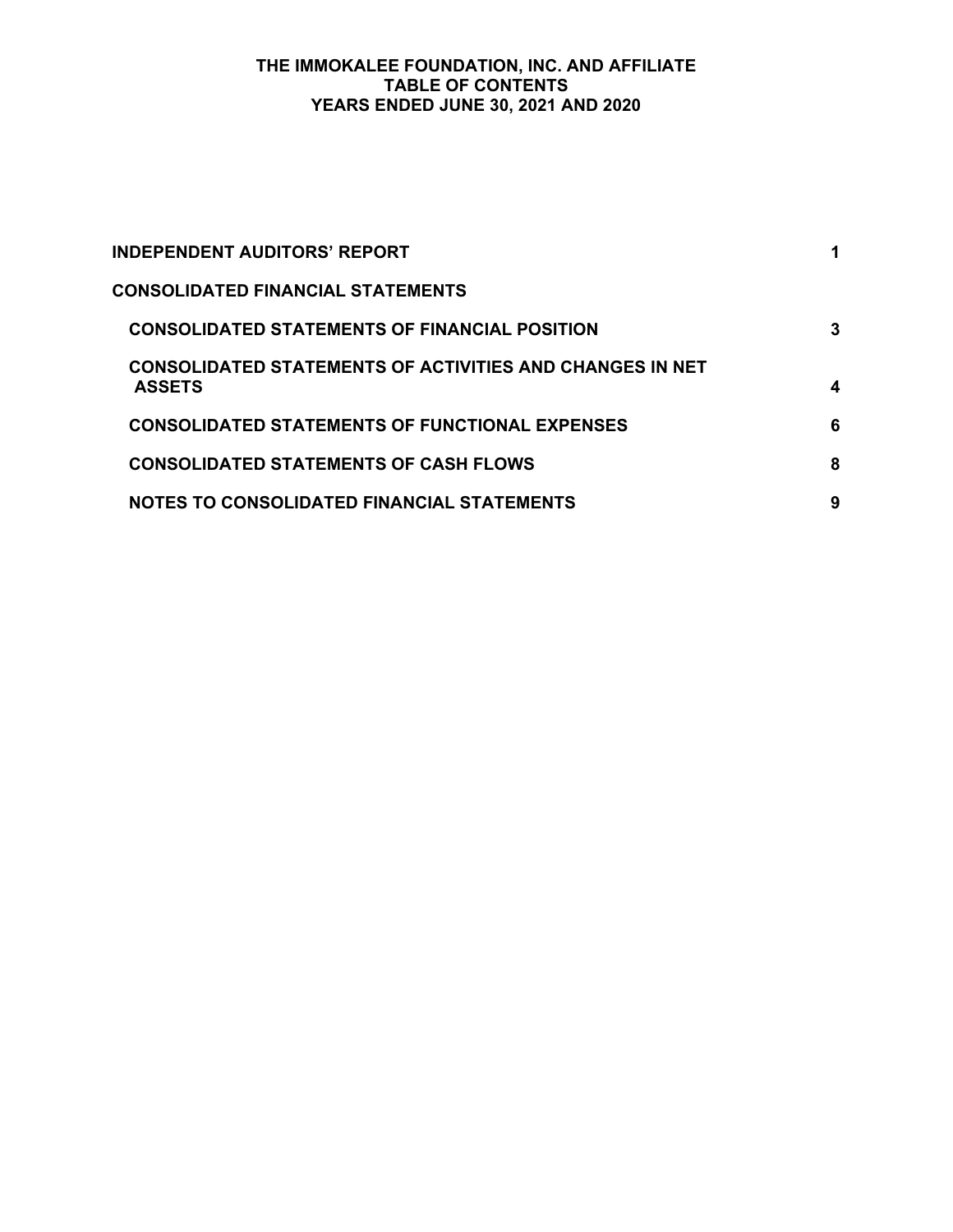

**CliftonLarsonAllen LLP CLAconnect.com**

# **INDEPENDENT AUDITORS' REPORT**

Board of Trustees The Immokalee Foundation, Inc. Naples, Florida

We have audited the accompanying financial statements of The Immokalee Foundation, Inc. and Affiliate (the Foundation), a nonprofit organization, which comprises the consolidated statements of financial position as of June 30, 2021 and 2020, and the related consolidated statements of activities and changes in net assets, functional expenses, and cash flows for the years then ended, and the related notes to the consolidated financial statements.

# *Management's Responsibility for the Financial Statements*

Management is responsible for the preparation and fair presentation of these consolidated financial statements in accordance with accounting principles generally accepted in the United States of America; this includes the design, implementation, and maintenance of internal control relevant to the preparation and fair presentation of consolidated financial statements that are free from material misstatement, whether due to fraud or error.

# *Auditors' Responsibility*

Our responsibility is to express an opinion on these consolidated financial statements based on our audits. We conducted our audits in accordance with auditing standards generally accepted in the United States of America. Those standards require that we plan and perform the audit to obtain reasonable assurance about whether the consolidated financial statements are free from material misstatement.

An audit involves performing procedures to obtain audit evidence about the amounts and disclosures in the consolidated financial statements. The procedures selected depend on the auditors' judgment, including the assessment of the risks of material misstatement of the consolidated financial statements, whether due to fraud or error. In making those risk assessments, the auditor considers internal control relevant to the entity's preparation and fair presentation of the consolidated financial statements in order to design audit procedures that are appropriate in the circumstances, but not for the purpose of expressing an opinion on the effectiveness of the entity's internal control. Accordingly, we express no such opinion. An audit also includes evaluating the appropriateness of accounting policies used and the reasonableness of significant accounting estimates made by management, as well as evaluating the overall presentation of the consolidated financial statements.

We believe that the audit evidence we have obtained is sufficient and appropriate to provide a basis for our audit opinion.

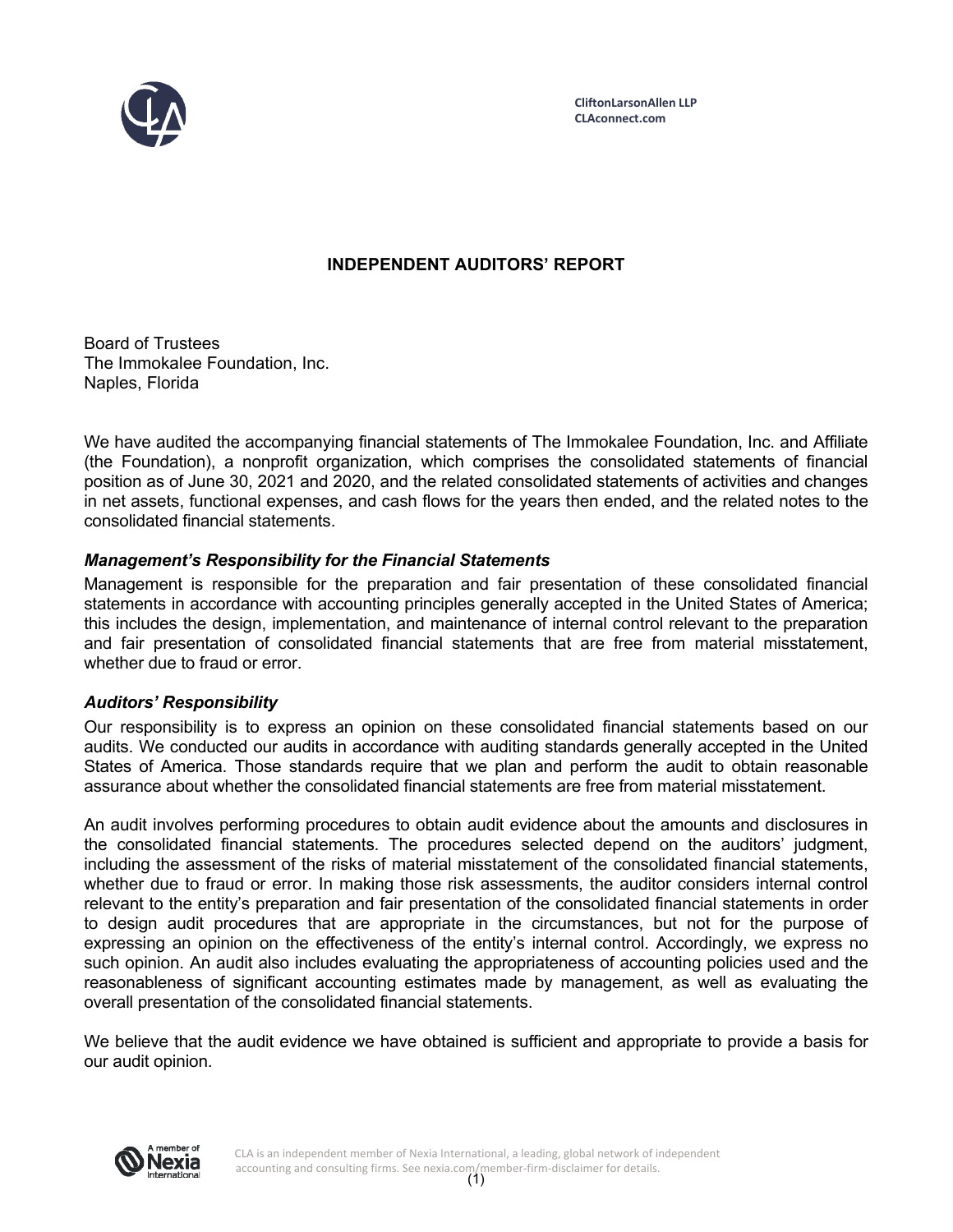# *Opinion*

In our opinion, the consolidated financial statements referred to above present fairly, in all material respects, the financial position of The Immokalee Foundation, Inc. and Affiliate, as of June 30, 2021 and 2020, and the changes in its net assets and its cash flows for the years then ended, in accordance with accounting principles generally accepted in the United States of America.

# *Emphasis-of-Matter Regarding a Correction of an Error*

As discussed in Note 16 to the consolidated financial statements, certain errors regarding classification of expenses as of June 30, 2020 were discovered by management of the Organization during the current fiscal year. Accordingly, amounts reported for accounts payable and accrued expenses, deferred revenue, net assets without donor restrictions, and changes in net assets have been restated in the comparative 2021 consolidated financial statements now presented, and an adjustment has been made to consolidated net asset balances, as of June 30, 2020, to correct the error. Our opinion is not modified with respect to this matter.

# *Change in Accounting Principle*

As discussed in Note 1 to the financial statements, management adopted Accounting Standards Update 2018-13, *Fair Value Measurement (Topic 820): Disclosure Framework – Changes to the Disclosure Requirements for Fair Value Measurement.* Our opinion is not modified with respect to that matter.

Vifton Larson Allen LLP

**CliftonLarsonAllen LLP** 

Naples, Florida February 11, 2022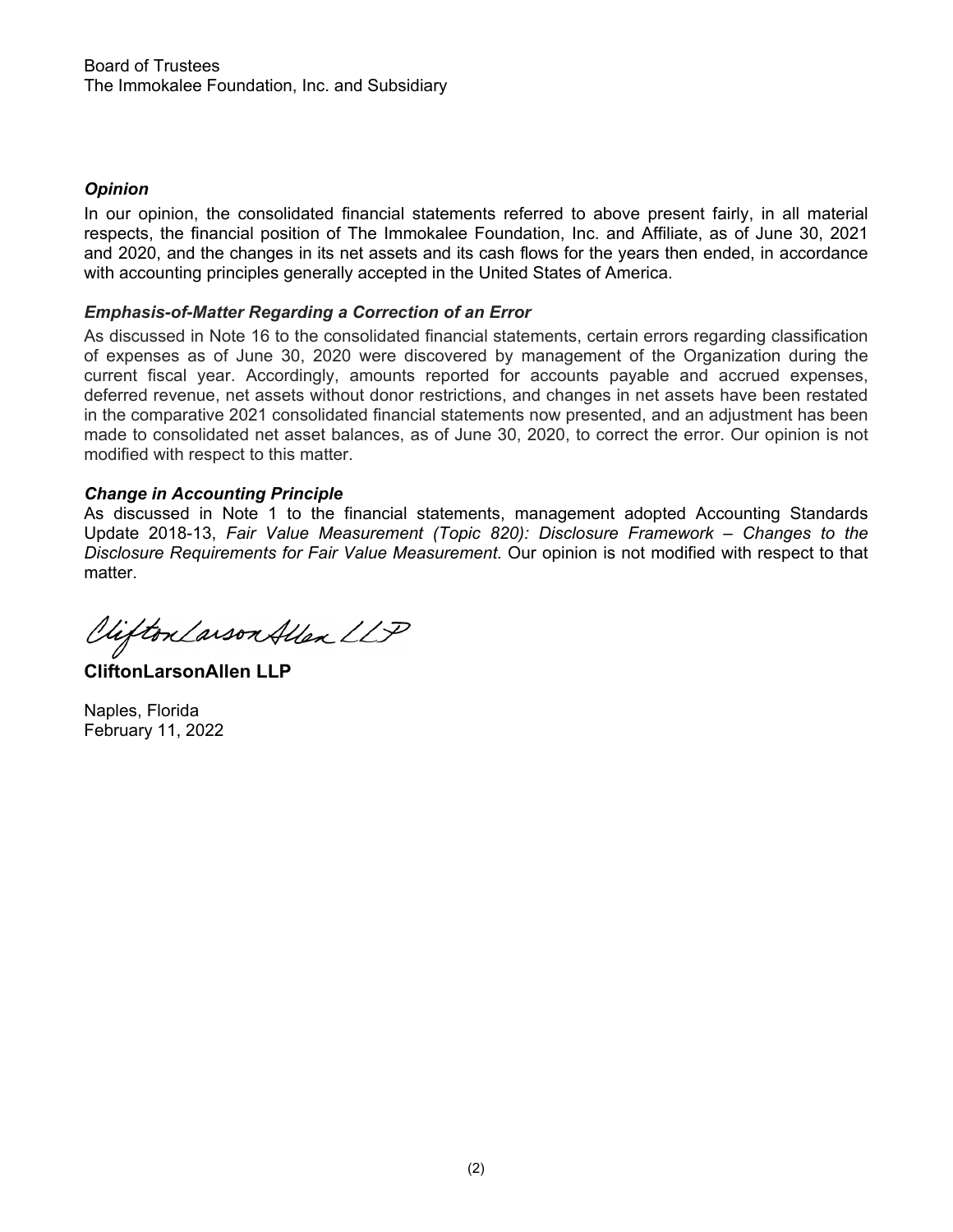# **THE IMMOKALEE FOUNDATION, INC. AND AFFILIATE CONSOLIDATED STATEMENTS OF FINANCIAL POSITION JUNE 30, 2021 AND 2020**

|                                                         | 2021            | As Restated<br>2020 |
|---------------------------------------------------------|-----------------|---------------------|
| <b>ASSETS</b>                                           |                 |                     |
| Cash and Cash Equivalents                               | \$<br>1,996,290 | \$<br>1,150,234     |
| <b>Grant Receivable</b>                                 | 176,688         | 139,587             |
| <b>Accounts Receivable</b>                              |                 | 599                 |
| <b>Bequest Receivable</b>                               | 300,000         | 300,000             |
| Prepaid Expenses and Other Assets                       | 95,242          | 74,442              |
| Take Stock in Children and Florida Prepaid Scholarships | 1,730,997       | 1,753,506           |
| Unconditional Promises to Give, Net                     | 1,051,250       | 380,000             |
| <b>Other Assets</b>                                     | 4,382           | 4,238               |
| Beneficial Interest in Assets Held by Others            | 9,244,868       | 7,575,892           |
| Inventory - Land and Construction in Progress           | 1,321,944       | 570,323             |
| Property and Equipment, Net                             | 1,076,690       | 1,128,696           |
| <b>Total Assets</b>                                     | 16,998,351      | \$<br>13,077,517    |
| <b>LIABILITIES AND NET ASSETS</b>                       |                 |                     |
| <b>LIABILITIES</b>                                      |                 |                     |
| Accounts Payable and Accrued Expenses                   | \$<br>64,748    | \$<br>57,575        |
| <b>Scholarships Payable</b>                             | 6,288           | 14,026              |
| Deferred Revenue                                        | 2,000           |                     |
| Notes Payable                                           | 495,935         | 389,489             |
| <b>Total Liabilities</b>                                | 568,971         | 461,090             |
| <b>NET ASSETS</b>                                       |                 |                     |
| <b>Without Donor Restrictions</b>                       | 11,622,005      | 8,798,854           |
| <b>With Donor Restrictions</b>                          |                 |                     |
| Subject to Purpose or Time Restrictions                 | 2,273,547       | 1,283,745           |
| <b>Held in Perpetuity</b>                               | 2,533,828       | 2,533,828           |
| <b>Total Net Assets</b>                                 | 16,429,380      | 12,616,427          |
| <b>Total Liabilities and Net Assets</b>                 | 16,998,351      | \$<br>13,077,517    |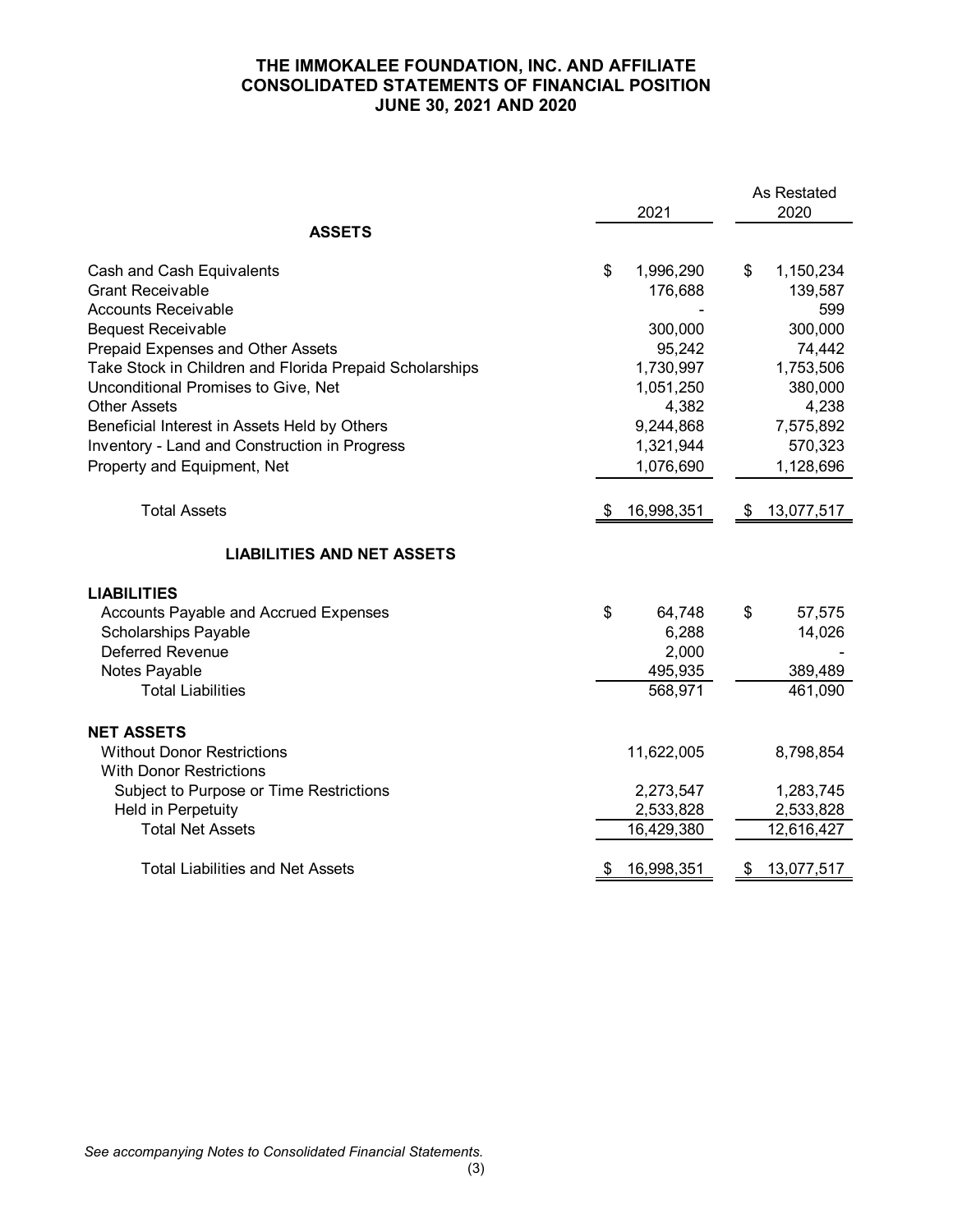## **THE IMMOKALEE FOUNDATION, INC. AND AFFILIATE CONSOLIDATED STATEMENT OF ACTIVITIES AND CHANGES IN NET ASSETS YEAR ENDED JUNE 30, 2021**

|                                            |    | <b>Without Donor</b>       | <b>With Donor</b> |             |    |            |  |       |
|--------------------------------------------|----|----------------------------|-------------------|-------------|----|------------|--|-------|
|                                            |    | Restriction<br>Restriction |                   |             |    |            |  | Total |
| <b>SUPPORT AND REVENUES</b>                |    |                            |                   |             |    |            |  |       |
| Contributions                              | \$ | 2,076,978                  | \$                | 2,247,383   | \$ | 4,324,361  |  |       |
| <b>Grant Revenues</b>                      |    |                            |                   | 1,257,282   |    | 1,257,282  |  |       |
| <b>Event Revenues</b>                      |    |                            |                   |             |    |            |  |       |
| <b>Other Revenues</b>                      |    | 410,779                    |                   |             |    | 410,779    |  |       |
| <b>Contributed Goods and Services</b>      |    | 296,259                    |                   |             |    | 296,259    |  |       |
| Increase in Beneficial Interest in         |    |                            |                   |             |    |            |  |       |
| Assets Held by Others                      |    | 1,979,199                  |                   |             |    | 1,979,199  |  |       |
| <b>Total Support and Revenues</b>          |    | 4,763,215                  |                   | 3,504,665   |    | 8,267,880  |  |       |
| Net Assets Released from Restrictions      |    | 2,514,863                  |                   | (2,514,863) |    |            |  |       |
| Total Support, Revenues,                   |    |                            |                   |             |    |            |  |       |
| and Transfers                              |    | 7,278,078                  |                   | 989,802     |    | 8,267,880  |  |       |
| <b>EXPENSES</b>                            |    |                            |                   |             |    |            |  |       |
| Program Services, Grants, and              |    |                            |                   |             |    |            |  |       |
| <b>Distributions</b>                       |    | 3,385,099                  |                   |             |    | 3,385,099  |  |       |
| <b>General and Administrative</b>          |    | 315,878                    |                   |             |    | 315,878    |  |       |
| Fundraising                                |    | 753,950                    |                   |             |    | 753,950    |  |       |
| Costs of Direct Benefit to Donors          |    |                            |                   |             |    |            |  |       |
| <b>Total Expenses</b>                      |    | 4,454,927                  |                   |             |    | 4,454,927  |  |       |
| <b>CHANGES IN NET ASSETS</b>               |    | 2,823,151                  |                   | 989,802     |    | 3,812,953  |  |       |
| Net Assets - Beginning of Year As Restated |    | 8,798,854                  |                   | 3,817,573   |    | 12,616,427 |  |       |
| <b>NET ASSETS - END OF YEAR</b>            | \$ | 11,622,005                 | \$                | 4,807,375   | \$ | 16,429,380 |  |       |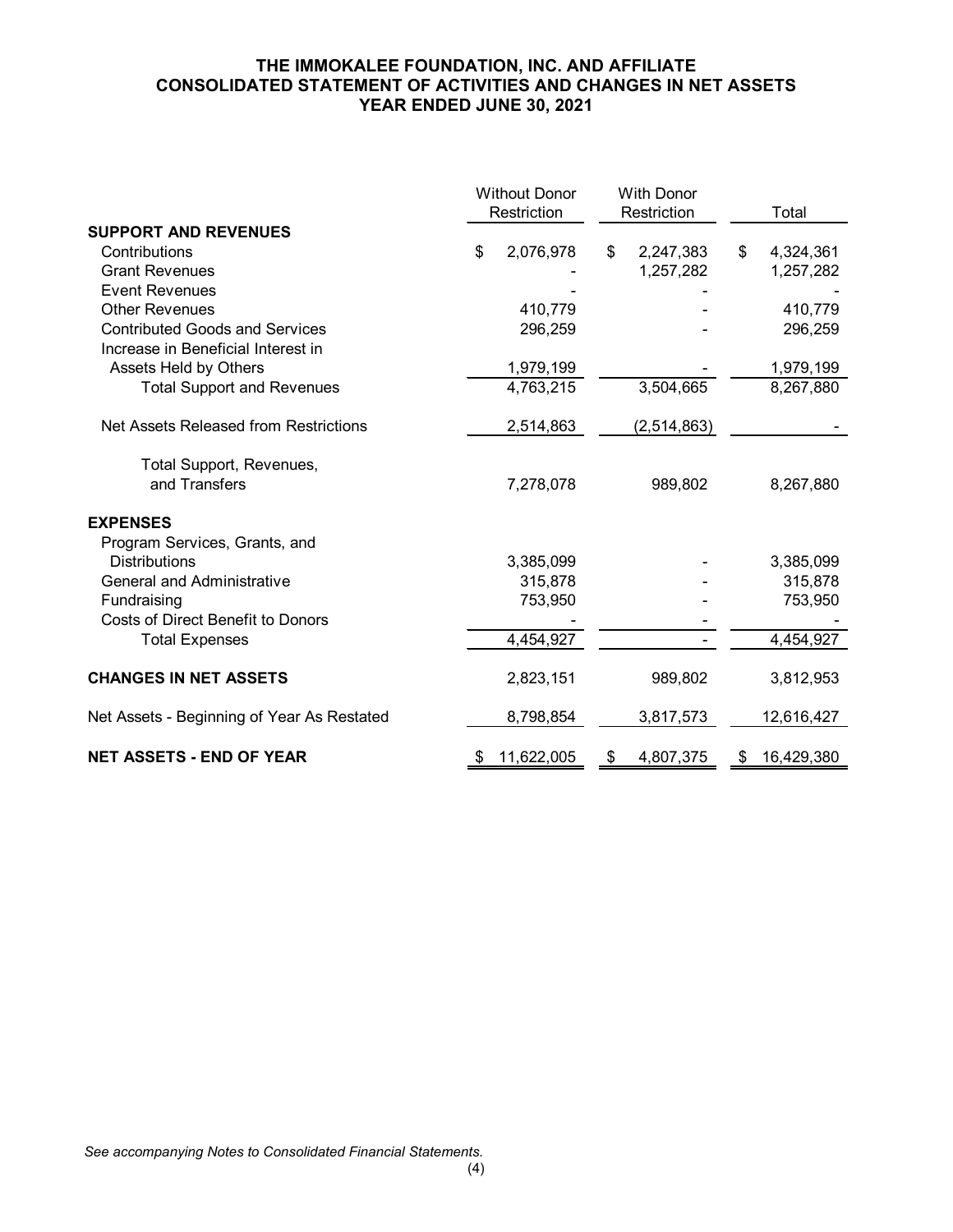## **THE IMMOKALEE FOUNDATION, INC. AND AFFILIATE CONSOLIDATED STATEMENT OF ACTIVITIES AND CHANGES IN NET ASSETS YEAR ENDED JUNE 30, 2020**

|                                          | <b>Without Donor</b> | <b>With Donor</b> |              | As Restated |            |
|------------------------------------------|----------------------|-------------------|--------------|-------------|------------|
|                                          | Restrictions         |                   | Restrictions |             | Total      |
| <b>SUPPORT AND REVENUES</b>              |                      |                   |              |             |            |
| Contributions                            | \$<br>1,161,631      | \$                | 2,114,325    | \$          | 3,275,956  |
| <b>Grant Revenues</b>                    | 947,130              |                   |              |             | 947,130    |
| <b>Event Revenues</b>                    | 1,064,407            |                   |              |             | 1,064,407  |
| <b>Other Losses</b>                      | 15,274               |                   |              |             | 15,274     |
| <b>Contributed Goods and Services</b>    | 167,089              |                   |              |             | 167,089    |
| Increase in Beneficial Interest in       |                      |                   |              |             |            |
| Assets Held by Others                    | 231,610              |                   |              |             | 231,610    |
| <b>Total Support and Revenues</b>        | 3,587,141            |                   | 2,114,325    |             | 5,701,466  |
| Net Assets Released from Restrictions    | 1,549,582            |                   | (1,549,582)  |             |            |
| Total Support, Revenues, and             |                      |                   |              |             |            |
| <b>Transfers</b>                         | 5,136,723            |                   | 564,743      |             | 5,701,466  |
| <b>EXPENSES</b>                          |                      |                   |              |             |            |
| Program Services, Grants, and            |                      |                   |              |             |            |
| <b>Distributions</b>                     | 3,341,855            |                   |              |             | 3,341,855  |
| <b>General and Administrative</b>        | 340,187              |                   |              |             | 340,187    |
| Fundraising                              | 991,641              |                   |              |             | 991,641    |
| <b>Costs of Direct Benefit to Donors</b> | 297,860              |                   |              |             | 297,860    |
| <b>Total Expenses</b>                    | 4,971,543            |                   |              |             | 4,971,543  |
| <b>CHANGES IN NET ASSETS</b>             | 165,180              |                   | 564,743      |             | 729,923    |
| Net Assets - Beginning of Year           | 8,633,674            |                   | 3,252,830    |             | 11,886,504 |
| <b>NET ASSETS - END OF YEAR</b>          | \$<br>8,798,854      | \$                | 3,817,573    | \$          | 12,616,427 |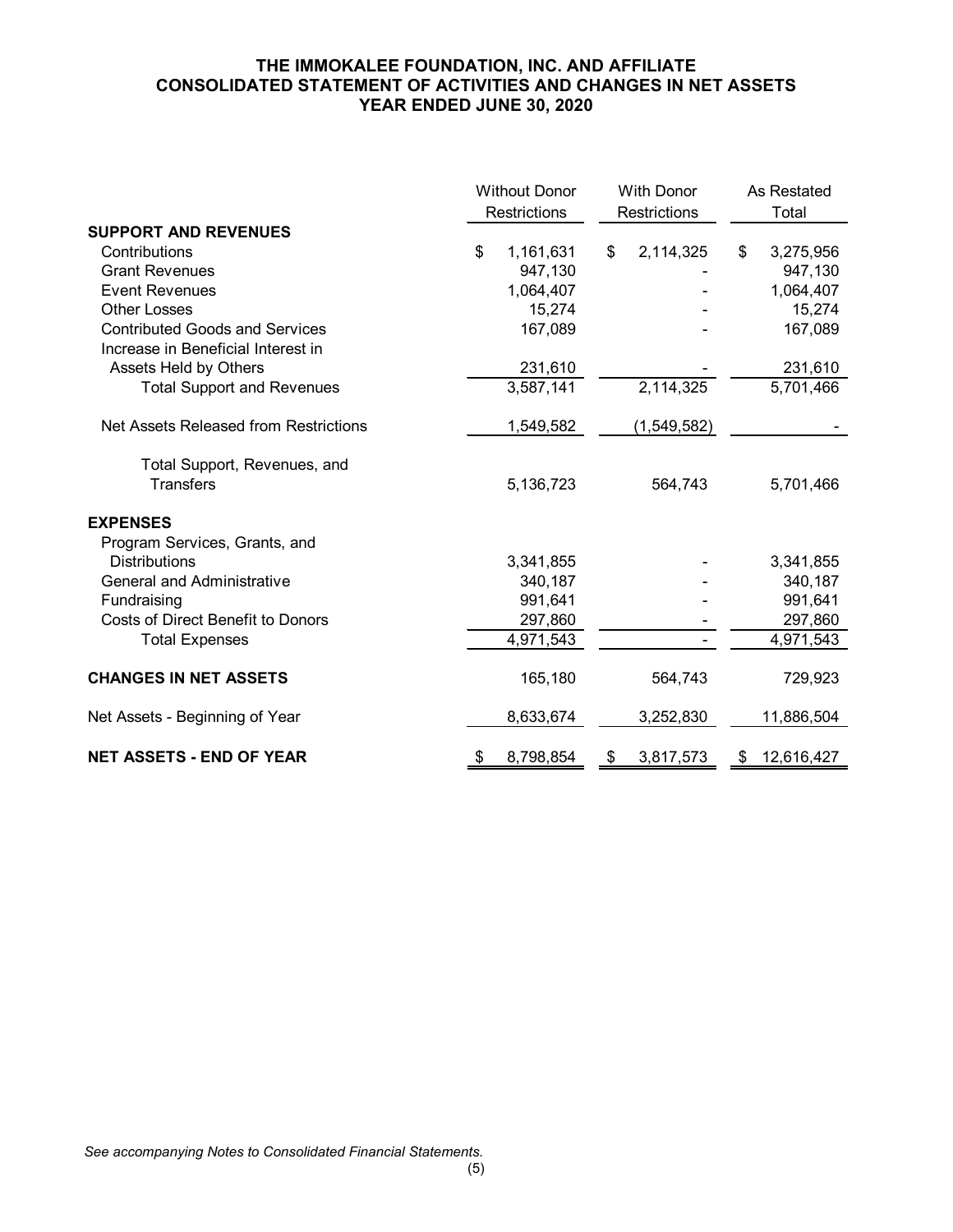# **THE IMMOKALEE FOUNDATION, INC. AND AFFILIATE\ CONSOLIDATED STATEMENT OF FUNCTIONAL EXPENSES YEAR ENDED JUNE 30, 2021**

|                                | Program<br>Services and<br><b>Distributions</b> | General<br>and<br>Administrative | Fundraising  | Costs of<br><b>Direct Benefit</b><br>to Donors |              |
|--------------------------------|-------------------------------------------------|----------------------------------|--------------|------------------------------------------------|--------------|
|                                |                                                 |                                  |              |                                                |              |
| <b>Bank and Merchant Fees</b>  | \$<br>5,845                                     | \$<br>5,188                      | \$           | \$                                             | \$<br>11,033 |
| Communication                  | 90,174                                          | 11,792                           | 53,998       |                                                | 155,964      |
| <b>Contracted Services</b>     | 343,108                                         | 77,350                           | 141,378      |                                                | 561,836      |
| Depreciation                   | 49,990                                          | 1,938                            | 1,938        |                                                | 53,866       |
| <b>Facility Costs</b>          | 66,691                                          | 25,976                           | 26,680       |                                                | 119,347      |
| Facility Costs, Gifts In Kind  |                                                 |                                  | 12,457       |                                                | 12,457       |
| <b>Field Trips</b>             | 39,364                                          |                                  |              |                                                | 39,364       |
| Gifts In Kind                  | 16,612                                          |                                  | 16,612       |                                                | 33,224       |
| Insurance                      | 28,399                                          | 2,557                            | 6,940        |                                                | 37,896       |
| Marketing                      | 92,075                                          |                                  | 1,760        |                                                | 93,835       |
| <b>Other Expenses</b>          | 183,068                                         | 1,586                            | 5,331        |                                                | 189,985      |
| <b>Payroll Processing Fees</b> | 18,620                                          | 770                              | 2,420        |                                                | 21,810       |
| <b>Professional Services</b>   | 105,981                                         | 3,956                            | 10,383       |                                                | 120,320      |
| <b>Rental Equipment</b>        | 7,128                                           | 668                              | 1,746        |                                                | 9,542        |
| <b>Salaries and Benefits</b>   | 1,781,094                                       | 173,285                          | 440,603      |                                                | 2,394,982    |
| Scholarships                   | 340,030                                         |                                  |              |                                                | 340,030      |
| <b>Supplies</b>                | 133,014                                         | 8,866                            | 22,953       |                                                | 164,833      |
| <b>Transportation/Meals</b>    | 83,906                                          | 1,946                            | 8,751        |                                                | 94,603       |
| <b>Total Functional</b>        |                                                 |                                  |              |                                                |              |
| <b>Expenses</b>                | 3,385,099                                       | 315,878                          | 753,950<br>S | \$                                             | 4,454,927    |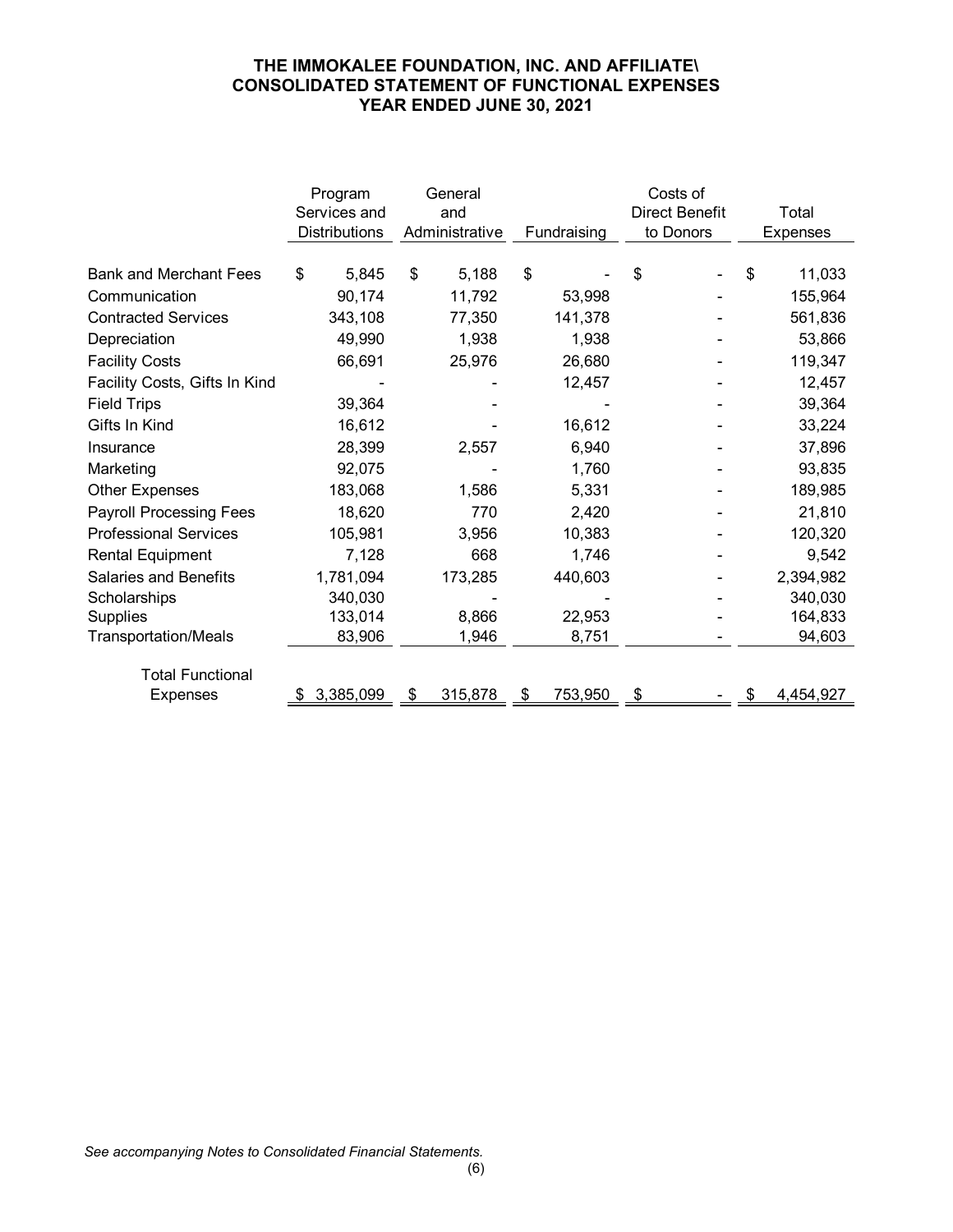# **THE IMMOKALEE FOUNDATION, INC. AND AFFILIATE CONSILIDATED STATEMENT OF FUNCTIONAL EXPENSES YEAR ENDED JUNE 30, 2020**

|                                | Program<br>Services and<br><b>Distributions</b> | General<br>and<br>Administrative | <b>Fund Raising</b> | Costs of<br><b>Direct Benefit</b><br>to Donors | As Restated<br>Total<br><b>Expenses</b> |
|--------------------------------|-------------------------------------------------|----------------------------------|---------------------|------------------------------------------------|-----------------------------------------|
|                                |                                                 |                                  |                     |                                                |                                         |
| <b>Bad Debt</b>                | \$                                              | \$<br>44,980                     | \$                  | \$                                             | \$<br>44,980                            |
| <b>Bank and Merchant Fees</b>  | 8,185                                           | 2,179                            | 13,152              |                                                | 23,516                                  |
| Communication                  | 72,962                                          | 8,405                            | 42,672              |                                                | 124,039                                 |
| <b>Contracted Services</b>     | 240,910                                         | 37,380                           | 59,028              |                                                | 337,318                                 |
| Depreciation                   | 47,833                                          | 2,485                            | 2,485               |                                                | 52,803                                  |
| <b>Facility Costs</b>          | 43,984                                          | 32,677                           | 33,155              |                                                | 109,816                                 |
| Facility Costs, Gifts In Kind  |                                                 |                                  | 75,785              |                                                | 75,785                                  |
| <b>Field Trips</b>             | 50,169                                          |                                  |                     |                                                | 50,169                                  |
| Gifts In Kind                  |                                                 |                                  | 91,304              |                                                | 91,304                                  |
| Insurance                      | 25,331                                          | 2,356                            | 6,345               |                                                | 34,032                                  |
| Marketing                      | 66,813                                          |                                  | 88,562              |                                                | 155,375                                 |
| <b>Other Expenses</b>          | 136,801                                         | 2,294                            | 68,503              | 150,023                                        | 357,621                                 |
| <b>Payroll Processing Fees</b> | 18,939                                          | 463                              | 1,258               |                                                | 20,660                                  |
| <b>Professional Services</b>   | 86,138                                          | 10,220                           | 38,044              | 147,837                                        | 282,239                                 |
| <b>Rental Equipment</b>        | 8,199                                           | 1,724                            | 10,075              |                                                | 19,998                                  |
| <b>Salaries and Benefits</b>   | 1,762,981                                       | 180,479                          | 383,091             |                                                | 2,326,551                               |
| Scholarships                   | 470,111                                         |                                  |                     |                                                | 470,111                                 |
| <b>Supplies</b>                | 196,349                                         | 9,274                            | 58,547              |                                                | 264,170                                 |
| <b>Transportation/Meals</b>    | 106,150                                         | 5,271                            | 19,635              |                                                | 131,056                                 |
| <b>Total Functional</b>        |                                                 |                                  |                     |                                                |                                         |
| <b>Expenses</b>                | 3,341,855<br>S.                                 | 340,187<br>\$                    | 991,641<br>\$       | 297,860<br>\$                                  | 4,971,543<br>\$                         |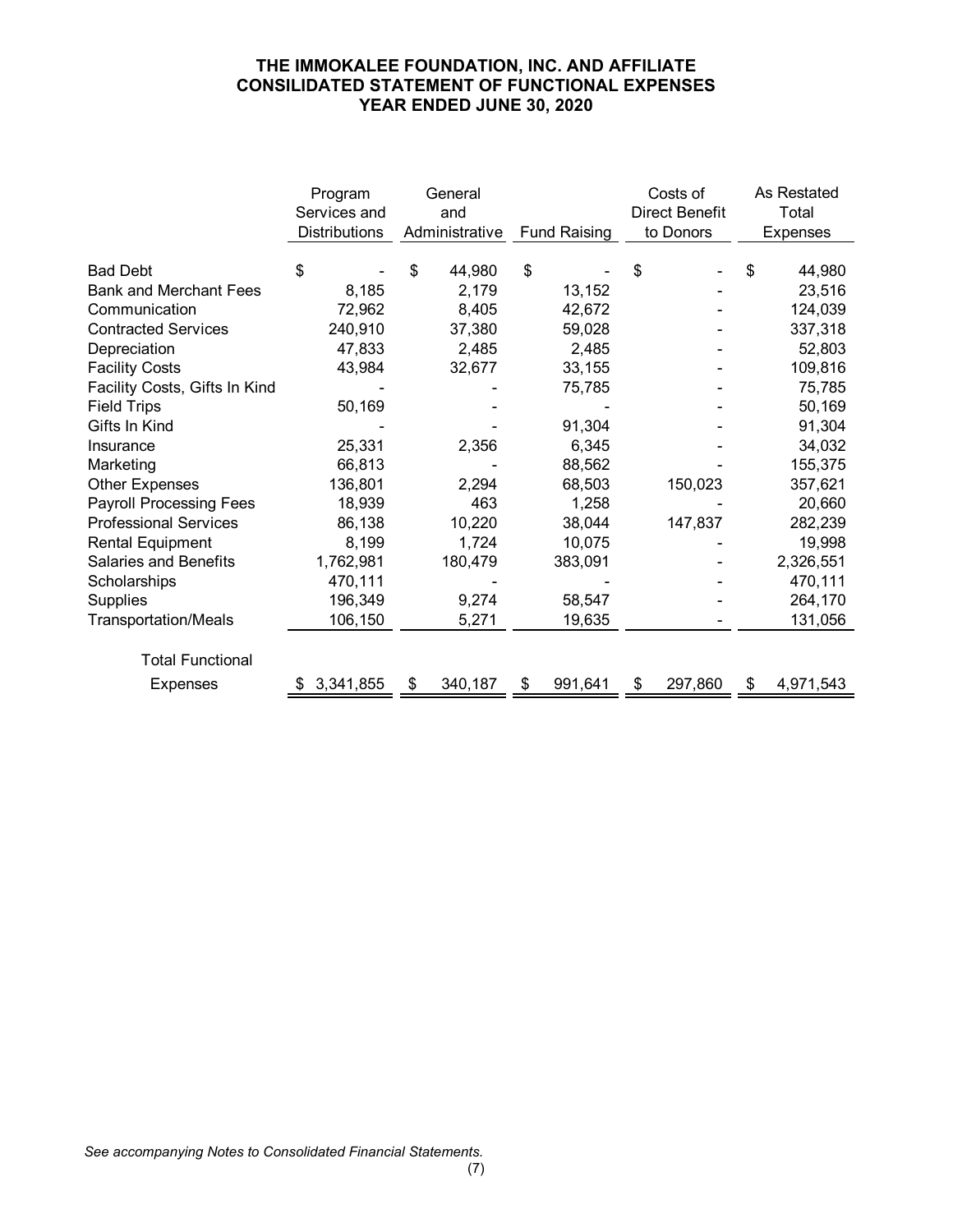# **THE IMMOKALEE FOUNDATION, INC. AND AFFILIATE CONSOLIDATED STATEMENTS OF CASH FLOWS YEARS ENDED JUNE 30, 2021 AND 2020**

|                                                                           |                 | As Restated     |
|---------------------------------------------------------------------------|-----------------|-----------------|
|                                                                           | 2021            | 2020            |
| <b>CASH FLOWS FROM OPERATING ACTIVITIES</b>                               |                 |                 |
| Change in Net Assets                                                      | \$<br>3,812,953 | \$<br>729,923   |
| Adjustments to Reconcile Changes in Net Assets to Net Cash                |                 |                 |
| Provided by Operating Activities:                                         |                 |                 |
| Depreciation                                                              | 53,866          | 52,803          |
| Change in Allowance for Doubtful Accounts                                 |                 | 30,000          |
| Change in Beneficial Interest in Assets Held by Others                    | (1, 359, 735)   | 231,610         |
| (Increase) Decrease in:                                                   |                 |                 |
| <b>Grant Receivable</b>                                                   | (37, 101)       | (9,761)         |
| <b>Accounts Receivable</b>                                                | 599             | (599)           |
| <b>Bequest Receivable</b>                                                 |                 | 80,000          |
| Prepaid Expenses and Other Assets                                         | (20, 800)       | 24,746          |
| Take Stock in Children and Florida Prepaid Scholarships                   | 22,509          | 157,041         |
| Unconditional Promises to Give                                            | (671, 250)      | (236, 820)      |
| Projects Under Development                                                | (751, 621)      | (278, 483)      |
| Increase (Decrease) in:                                                   |                 |                 |
| Accounts Payable and Accrued Expenses                                     | 7,173           | (8,068)         |
| <b>Scholarships Payable</b>                                               | (7, 738)        | (13,698)        |
| Deferred Revenue                                                          | 2,000           | (65, 500)       |
| Net Cash Provided by Operating Activities                                 | 1,050,855       | 693,194         |
| <b>CASH FLOWS FROM INVESTING ACTIVITIES</b>                               |                 |                 |
| Purchase of Property and Equipment                                        | (1,860)         | (299, 611)      |
| Purchases of Investments                                                  | (144)           | (4,238)         |
| Additional Contributions (Withdrawals) to Beneficial Interest in          |                 |                 |
| Assets Held by Others, Net                                                | (309, 241)      | (214, 203)      |
| Net Cash Used by Investing Activities                                     | (311, 245)      | (518, 052)      |
| <b>CASH FLOWS FROM FINANCING ACTIVITIES</b>                               |                 |                 |
| Proceeds from Lines of Credit                                             | 495,935         | 389,489         |
| Payments on Line of Credit                                                | (389, 489)      |                 |
| <b>Pledge Collections</b>                                                 |                 | 100,000         |
| Net Cash Provided by Financing Activities                                 | 106,446         | 489,489         |
| NET CHANGE IN CASH AND CASH EQUIVALENTS                                   | 846,056         | 664,631         |
| Cash and Cash Equivalents - Beginning of Year                             | 1,150,234       | 485,603         |
| CASH AND CASH EQUIVALENTS - END OF YEAR                                   | 1,996,290       | 1,150,234<br>\$ |
| SUPPLEMENTAL DISCLOSURES OF NONCASH OPERATING<br>AND INVESTING ACTIVITIES |                 |                 |
| Donation of Land at Fair Value                                            | \$              | 290,000<br>\$   |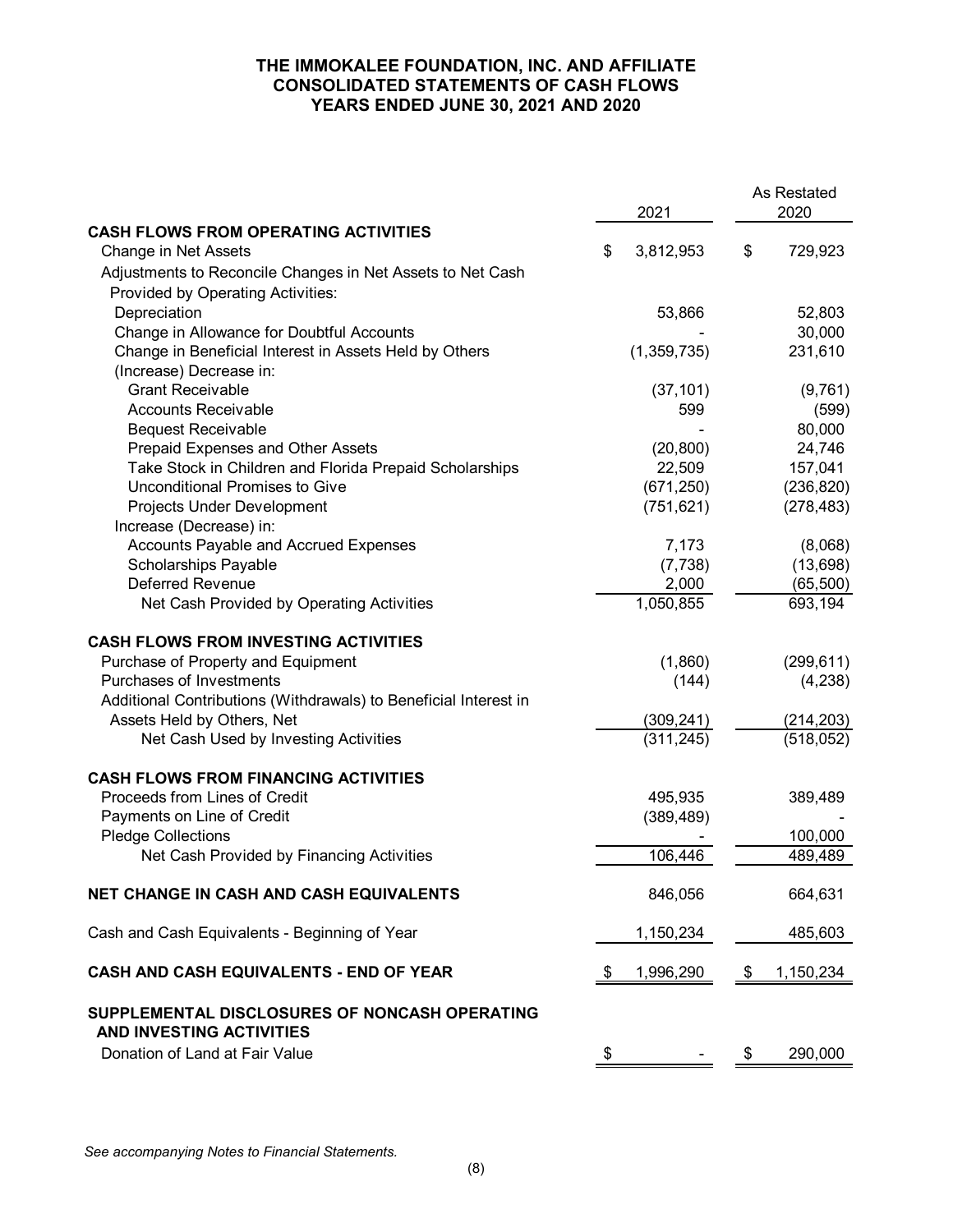## **NOTE 1 SUMMARY OF SIGNIFICANT ACCOUNTING POLICIES**

#### **Nature of Activities**

The Immokalee Foundation, Inc. (the Foundation) was incorporated and commenced operations on September 4, 1991, as a Florida nonprofit corporation. The mission of the Foundation is to build pathways to success for the children of Immokalee through programs focused on education, career, and life skills. The Foundation offers students the tools, opportunities, support, and encouragement they need to succeed at each level of their education which will lead to career readiness and economic independence.

In December 2019, the Foundation established CPL Lab, LLC, of which it is the sole member. CPL Lab, LLC was created to assist with the development and implementation of the Foundation's Career Pathways Learning Lab program. The Foundation is providing the LLC donated land and monetary funds referenced above.

## **Principles of Consolidation**

The consolidated financial statements include the accounts of The Immokalee Foundation, Inc. and its affiliate CPL Lab, LLC (hereafter collectively, the "Foundation"). All significant intercompany balances and transactions have been eliminated.

#### **Basis of Accounting**

The accompanying consolidated financial statements have been prepared on the accrual basis of accounting, which recognizes revenues when earned and expenses as incurred.

#### **Financial Statement Presentation**

Net assets and revenues, gains and losses are classified based on donor-imposed restrictions. Accordingly, net assets of the Foundation and changes therein are classified and reported as follows:

*Without Donor Restrictions* – Net assets not subject to donor-imposed restrictions. Such assets are available for any purpose consistent with the Foundation's mission.

*Net Assets with Donor Restriction – Time and/or Purpose Restricted for Future Periods* – Net assets subject to specific, donor-imposed restrictions that must be met by actions of the Foundation and/or passage of time. Such assets normally fund specific expenditures of an operating or capital nature.

*Net Assets with Donor Restriction into Perpetuity* – Net assets subject to donor-imposed restriction requiring they be maintained permanently by the Foundation. Such assets are normally restricted to long-term investment with income earned and appreciation available for specific or general Foundation purposes.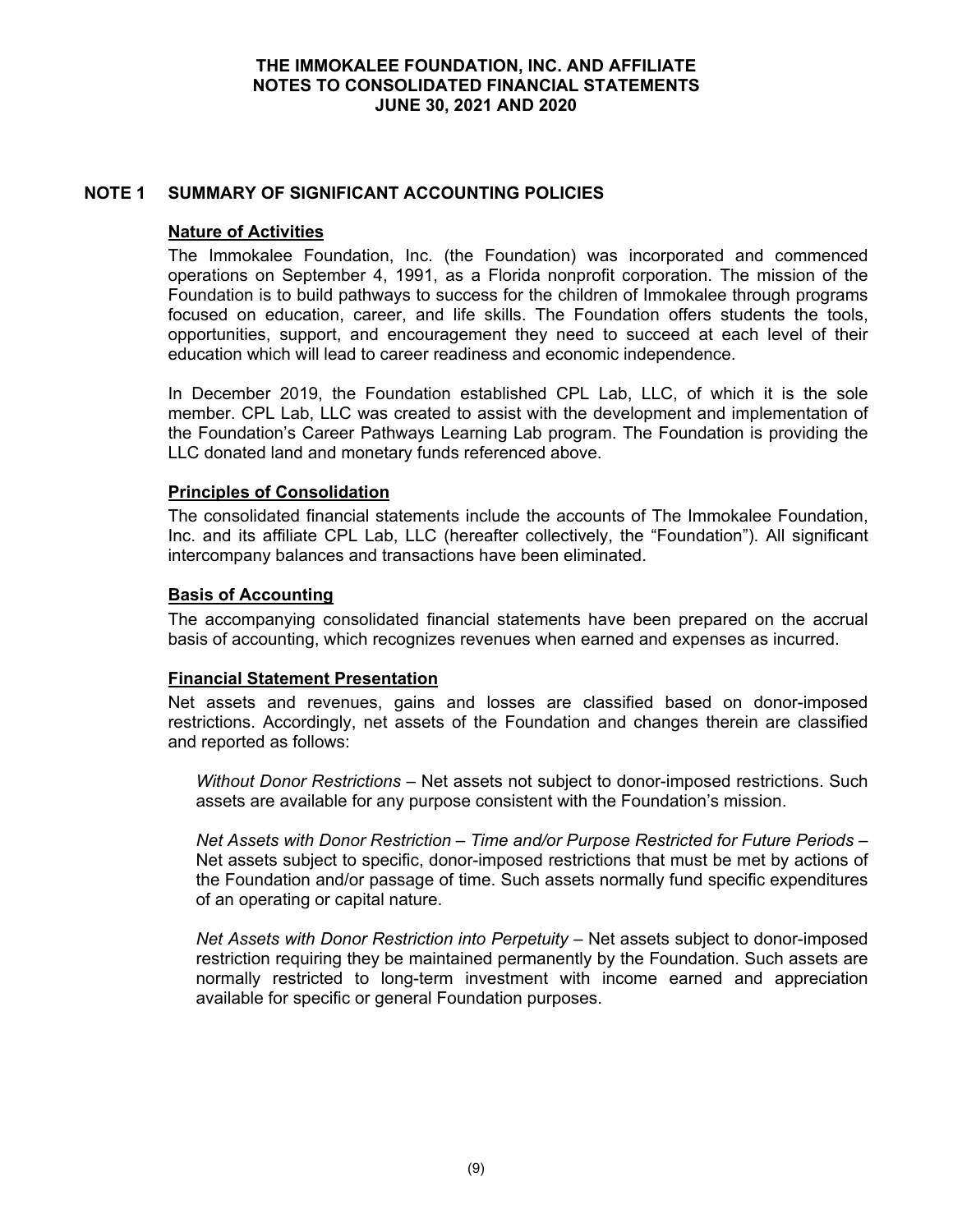# **NOTE 1 SUMMARY OF SIGNIFICANT ACCOUNTING POLICIES (CONTINUED)**

## **Contributions**

Contributions are recognized when the donor makes the donation to the Foundation. All donor-restricted contributions are reported as increases in with or without donor restricted net assets depending on the nature of the restrictions. Contributions with donor restrictions are reported as net assets with donor restrictions and are then reclassified to net assets without donor restrictions upon expiration of the time or use restriction. However, contributions with donor restrictions whose restrictions are met in the same reporting period are shown as net assets without donor restrictions. Bequests are recognized as revenue upon the donor's death and the Foundation is notified of the gift.

# **Liquidity**

Assets are presented in the accompanying consolidated statements of financial position according to their nearness of conversion to cash and liabilities according to the nearness of their maturity and resulting use of cash.

# **Contributed Services and Goods**

Contributed assets are reflected as in-kind contributions at their estimated values at the date of receipt. The value of the donated assets in excess of in-kind distributions is reflected as Inventory in the consolidated statements of financial position.

Contributed services and facilities meeting the requirement for recognition in the consolidated financial statements are recorded at the fair market value of professional services and facilities rendered. In addition, many individuals volunteer their time and perform a variety of tasks that assist the Foundation in membership services, committee assignments, and fundraising which do not meet the requirements for recognition in the consolidated financial statements. For the years ended June 30, 2021 and 2020, the Foundation recognized \$45,681 and \$167,089, respectively, in contributed goods and services.

# **Beneficial Interests in Assets Held by Others**

Beneficial interests in assets held by others are recorded at fair value. Interest income and market value change earned on the beneficial interest is recorded in the Foundation's consolidated statements of activities and changes in net assets.

# **Property and Equipment**

The Foundation records property and equipment at cost, when purchased, or at fair market value, when donated, on items more than \$500 with a life greater than one year. Property and equipment are depreciated over their estimated useful lives of 3 to 39 years using the straight-line method of depreciation. Expenditures for major renewals and betterments that extend the useful lives of property and equipment are capitalized. Expenditures for maintenance and repairs are charges to expenses as incurred.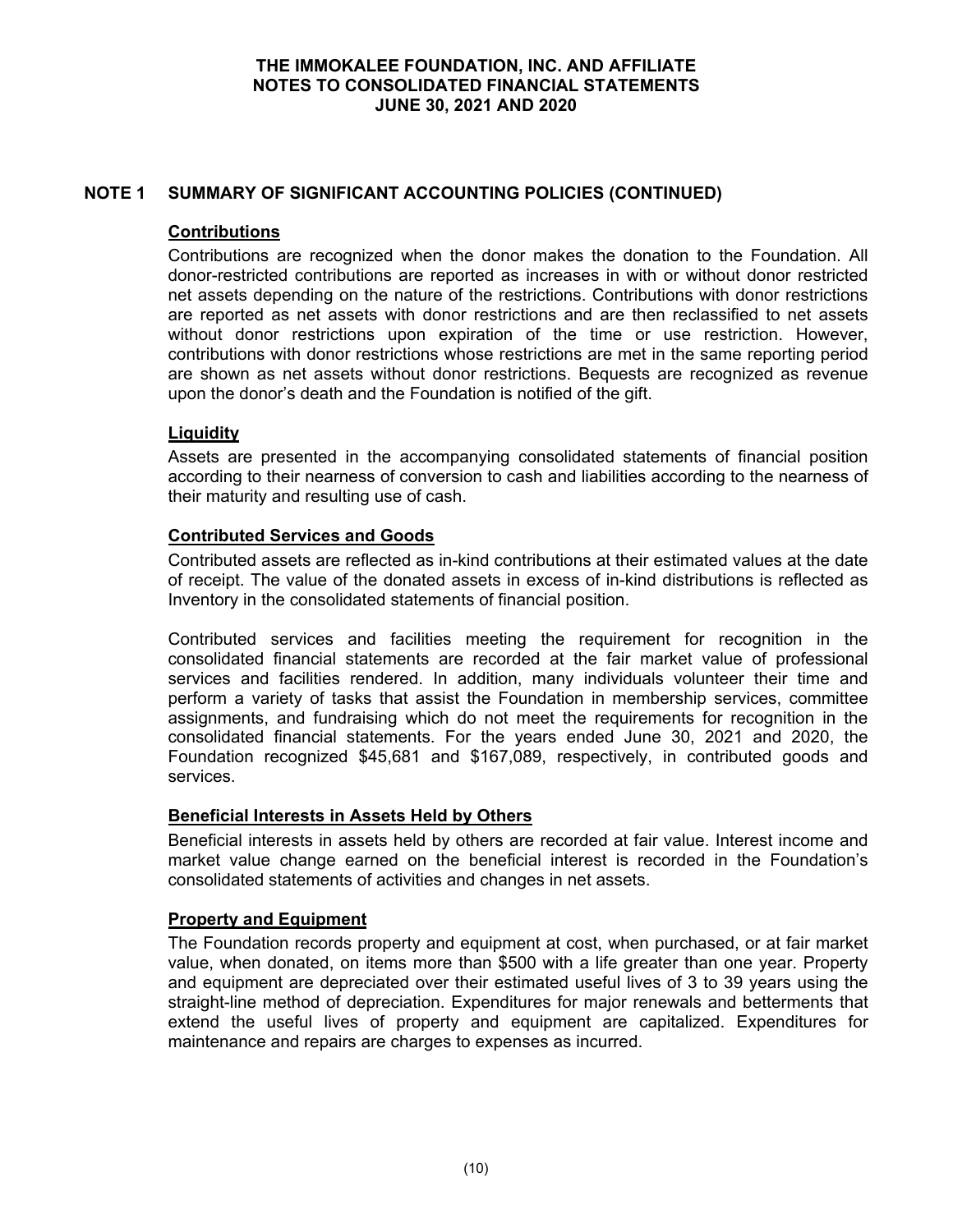## **NOTE 1 SUMMARY OF SIGNIFICANT ACCOUNTING POLICIES (CONTINUED)**

#### **Deferred Revenues**

Deferred revenues are revenues that the Foundation has received for special events to be held in the subsequent year. The Foundation's policy is to return any amounts received if the event does not occur, and as such, amounts received are deferred revenue.

#### **Functional Expenses**

The costs of providing various programs and other activities have been summarized on a functional basis on the consolidated statements of functional expenses. The expenses are charged directly to program or support services based on management's estimate of resources expended. Salary expenses are allocated based on estimated time spent for each function. Occupancy costs are allocated based on space usage. The costs of special events are included in the category of costs of direct benefits to donors.

#### **Income Taxes**

The Internal Revenue Service (IRS) has determined that the Foundation is exempt from income taxes under the provisions of Internal Revenue Code (IRC) Section 501(c)(3). In addition, the Foundation has been determined by the IRS to be other than a private foundation within the meaning of Section 509(a) of the IRC. Accordingly, no provision for income taxes has been made in these consolidated financial statements.

As a limited liability company with only one member, CPL Lab, LLC is a disregarded entity for income tax purposes.

The Foundation's income tax returns are subject to review and examination by federal and state authorities. The Foundation is not aware of any activities that are subject to tax on unrelated business income or excise or other taxes.

The Foundation follows the provisions of accounting for uncertainty in income taxes recognized in their consolidated financial statements. This prescribes recognition and measurement of tax positions taken or expected to be taken on a tax return that are not certain to be realized. The Foundation has determined that it has no uncertain tax positions.

#### **Unconditional Promises to Give, Net**

Unconditional promises to give due in the next year are recorded at their net realizable value. Conditional contributions or promises to give are not recognized until they become unconditional, that is, when the conditions on which they depend are substantially met Those due in subsequent years are reported at the present value of their net realizable value, using risk-fee interest rates applicable to the years in which the promises are to be received. Additionally, the Foundation uses the allowance method to determine uncollectible promises to give. The allowance is based upon prior years' experience and management's analysis of specific promises made.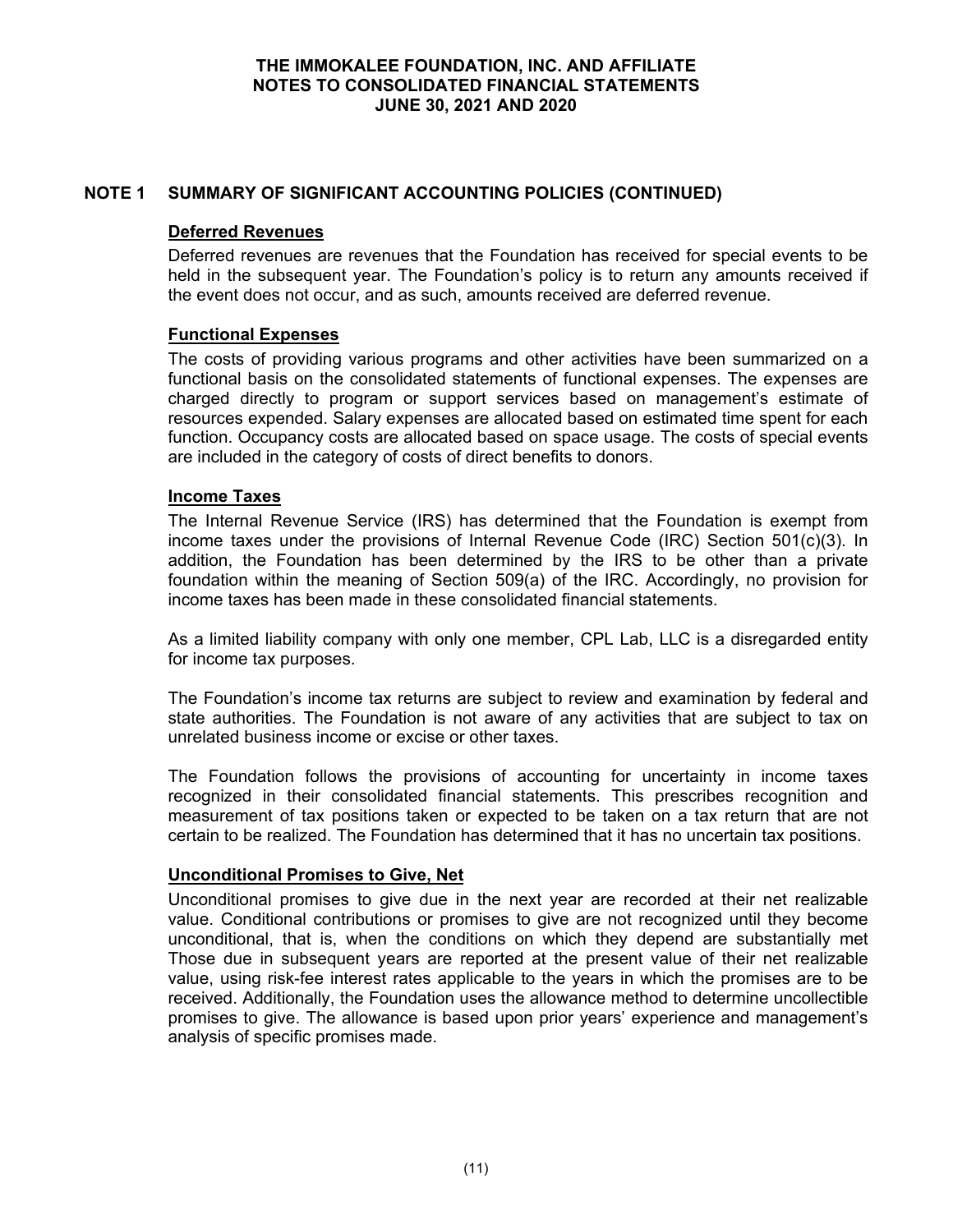## **NOTE 1 SUMMARY OF SIGNIFICANT ACCOUNTING POLICIES (CONTINUED)**

#### **Take Stock in Children and Florida Prepaid Scholarships**

The Foundation purchases scholarships from the Florida Prepaid College Foundation (FPCF) as financial resources and student needs allow utilizing a 50/50 match of state appropriations and TIF funds. Prices of the scholarships are established by the Florida Prepaid College Board annually and are based on actuarial assumptions pursuant to Florida state statutes.

Scholarships are tracked by certificate number and are recorded as assets on the statement of financial position until utilized. Qualified students are matched to a scholarship and the Foundation monitors their progress and usage of the scholarship as they progress through their studies. Unassigned scholarships remain in open inventory. The Foundation estimates a monthly expense of scholarship utilization which is adjusted to actual usage at the end of each fiscal year.

#### **Estimates**

The preparation of financial statements in conformity with accounting principles generally accepted in the United States of America requires management to make estimates and assumptions that affect the reported amounts of assets and liabilities and disclosure of contingent assets and liabilities at the date of the consolidated financial statements and the reported amounts of revenues and expenses during the reporting period. Actual results could differ from those estimates.

#### **Inventory – Land and Construction in Progress**

Inventory consists of land and houses under construction. Inventories are valued at cost based upon the specific identification method. In-kind inventory is recorded at its estimated market value when received. Inventory for homeownership is expensed to cost of production sold at time of sale to homeowners.

#### **Fair Value Measurements**

The Foundation measures fair value using a three-level hierarchy for fair value measurements based upon the transparency of inputs to the valuation of an asset or liability. Inputs may be observable or unobservable and refer broadly to the assumptions that market participants would use in pricing the asset or liability. Observable inputs reflect the assumptions market participants would use in pricing the asset or liability based on market data obtained from sources independent of the reporting entity. Unobservable inputs reflect the reporting entity's own assumptions about the assumptions that market participants would use in pricing the asset or liability developed based on the best information available in the circumstances.

The objective of a fair value measurement is to determine the price that would be received to sell an asset or paid to transfer a liability in an orderly transaction between market participants at the measurement date (an exit price). Accordingly, the fair value hierarchy gives the highest priority to quoted prices (unadjusted) in active markets for identical assets or liabilities (Level 1) and the lowest priority to unobservable inputs (Level 3). The Foundation may use valuation techniques consistent with the market, income and cost approaches to measure fair value.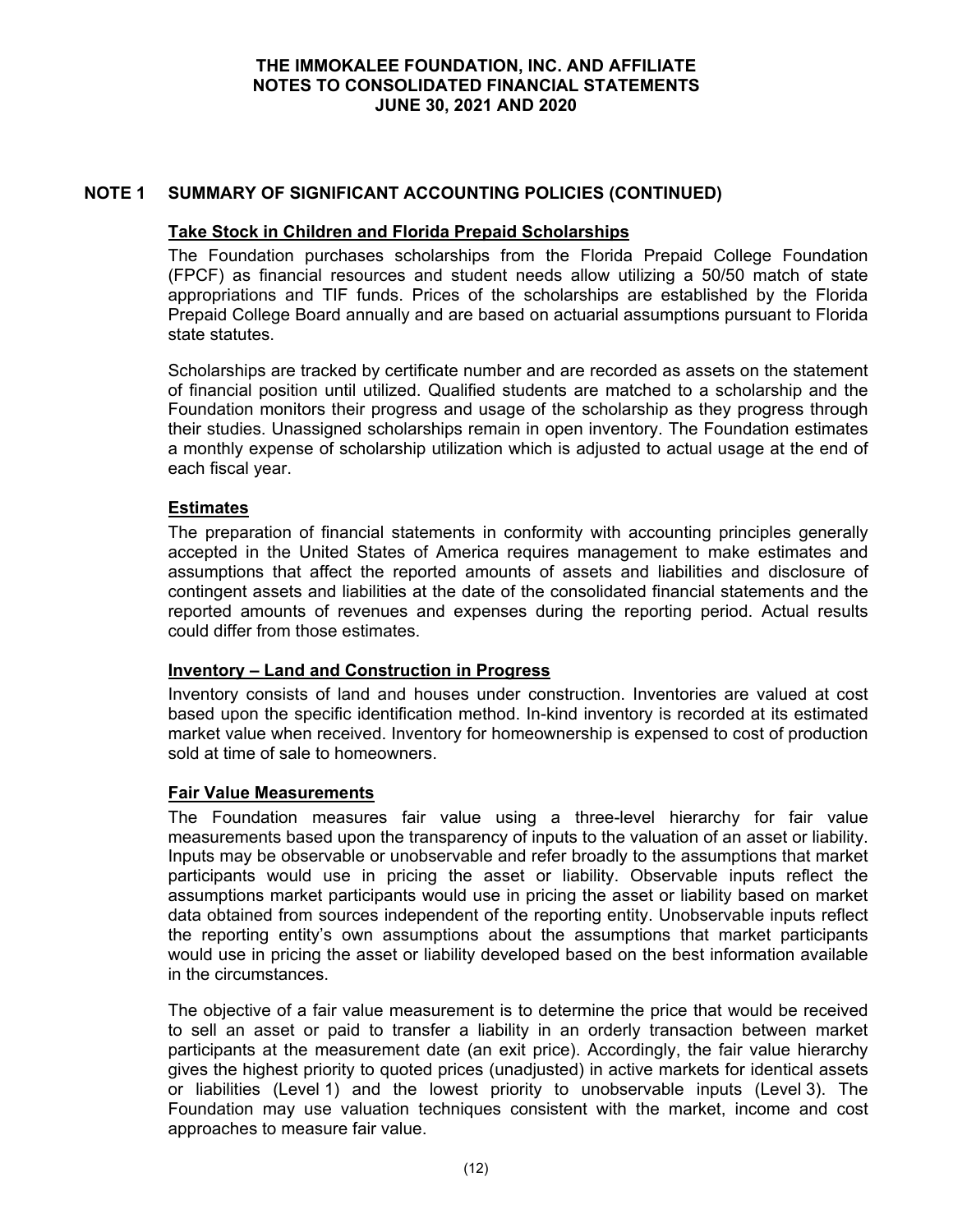## **NOTE 1 SUMMARY OF SIGNIFICANT ACCOUNTING POLICIES (CONTINUED)**

## **Fair Value Measurements (Continued)**

Financial assets and liabilities recorded on the statements of financial position are categorized based on the inputs to the valuation techniques as follows:

*Level 1* – Financial assets and liabilities are valued using inputs that are unadjusted quoted prices in active markets accessible at the measurement date of identical financial assets and liabilities. The inputs include those traded on an active exchange, such as the New York Stock Exchange, as well as U.S. Treasury and other U.S. government and agency mortgage-backed securities that are traded by dealers or brokers in active overthe-counter markets.

*Level 2* – Financial assets and liabilities are valued using inputs quoted prices for similar assets, or inputs that are observable, either directly or indirectly for substantially the full term through corroboration with observable market data.

*Level 3* – Financial assets and liabilities are valued using pricing inputs which are unobservable for the asset, inputs that reflect the reporting entity's own assumptions about the assumptions market participants would use in pricing the asset. Level 3 includes private equity, venture capital, hedge funds, and real estate.

The Foundation has the option to elect to measure financial instruments at fair value for the initial and subsequent measurement for certain financial assets and liabilities on an instrument-by-instrument basis. The Foundation has not elected to measure any existing financial instruments at fair value at June 30, 2021; however, the Foundation may elect to measure newly acquired financial instruments at fair value in the future.

# **Subsequent Events**

In preparing these financial statements, the Foundation has evaluated events and transactions for potential recognition or disclosure through February 11, 2022, the date the financial statements were available to be issued.

# **Change in Accounting Principle**

The Financial Accounting Standards Board issued Accounting Standards Update (ASU) 2018-13, *Fair Value Measurement (Topic 820): Disclosure Framework – Changes to the Disclosure Requirements for Fair Value Measurements.* The ASU removes and modifies disclosure requirements retrospectively for nonpublic entities. The ASU is effective for fiscal years beginning after December 31, 2019. The Organization adopted ASU 2018-13 using the retrospective method. The adoption of 2018-13 has no impact on the Foundation's fair value measurements.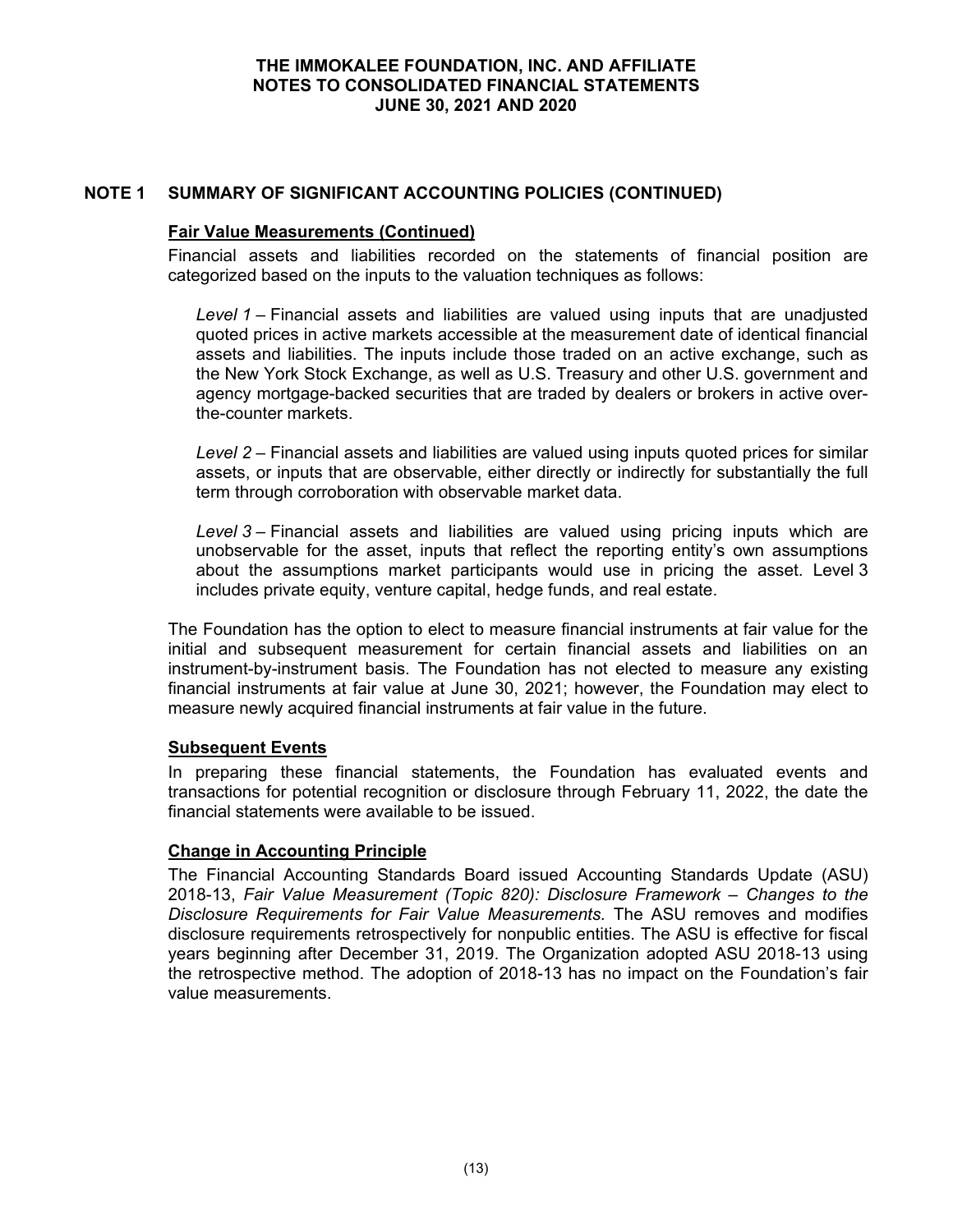## **NOTE 2 LIQUIDITY**

The Foundation regularly monitors the availability of resources required to meet its operating needs and other contractual commitments, while also striving to maximize the investment of its available funds. For purposes of analyzing resources available to meet general expenditures over a 12-month period, the Foundation considers all expenditures related to its ongoing activities as well as the conduct of services undertaken to support those activities to be general expenditures.

Financial assets available for general expenditure, that is, without donor or other restrictions limiting their use, within one year of the statement of financial position date, comprise the following at June 30:

|                                              |   | 2021          |   | 2020          |
|----------------------------------------------|---|---------------|---|---------------|
| Cash and Cash Equivalents                    | S | 1,996,290     | S | 1,150,234     |
| <b>Grant Receivable</b>                      |   | 176,688       |   | 139,587       |
| Accounts Receivable                          |   |               |   | 599           |
| <b>Bequest Receivable</b>                    |   | 300,000       |   | 300,000       |
| Unconditional Promises to Give, Net          |   | 1,051,250     |   | 380,000       |
| Beneficial Interest in Assets Held by Others |   | 9,244,868     |   | 7,575,892     |
| Less With Donor Restriction Subject to       |   |               |   |               |
| <b>Purpose or Time Restrictions</b>          |   | (2, 273, 547) |   | (1, 283, 745) |
| Less With Donor Restrictions in Perpetuity   |   | (2,533,828)   |   | (2,533,828)   |
| Total                                        |   | 7,961,721     |   | 5,728,739     |

Additionally, the Foundation has a line of credit with a financial institution. Refer to Note 8 for additional details.

## **NOTE 3 BENEFICIAL INTEREST IN ASSETS HELD BY OTHER**

The Foundation transferred funds to the Community Foundation of Collier County for investment purposes. The Community Foundation of Collier County is holding the funds for the benefit of the Foundation. Future benefits of these funds remain on the books of the Foundation as the funds originally belonged to the Foundation. The Foundation can take back the funds at any time. The amounts are recorded at fair value at June 30, 2021 and 2020. The balance at June 30, 2021 and 2020 was \$9,244,868 and \$7,575,892, respectively.

#### **NOTE 4 FAIR VALUE MEASUREMENTS**

The Foundation uses fair value measurements to record fair value adjustments to certain assets and liabilities and to determine fair value disclosures. For additional information on how the Foundation values all other assets and liabilities refer to Note 1 – Summary of Significant Accounting Policies.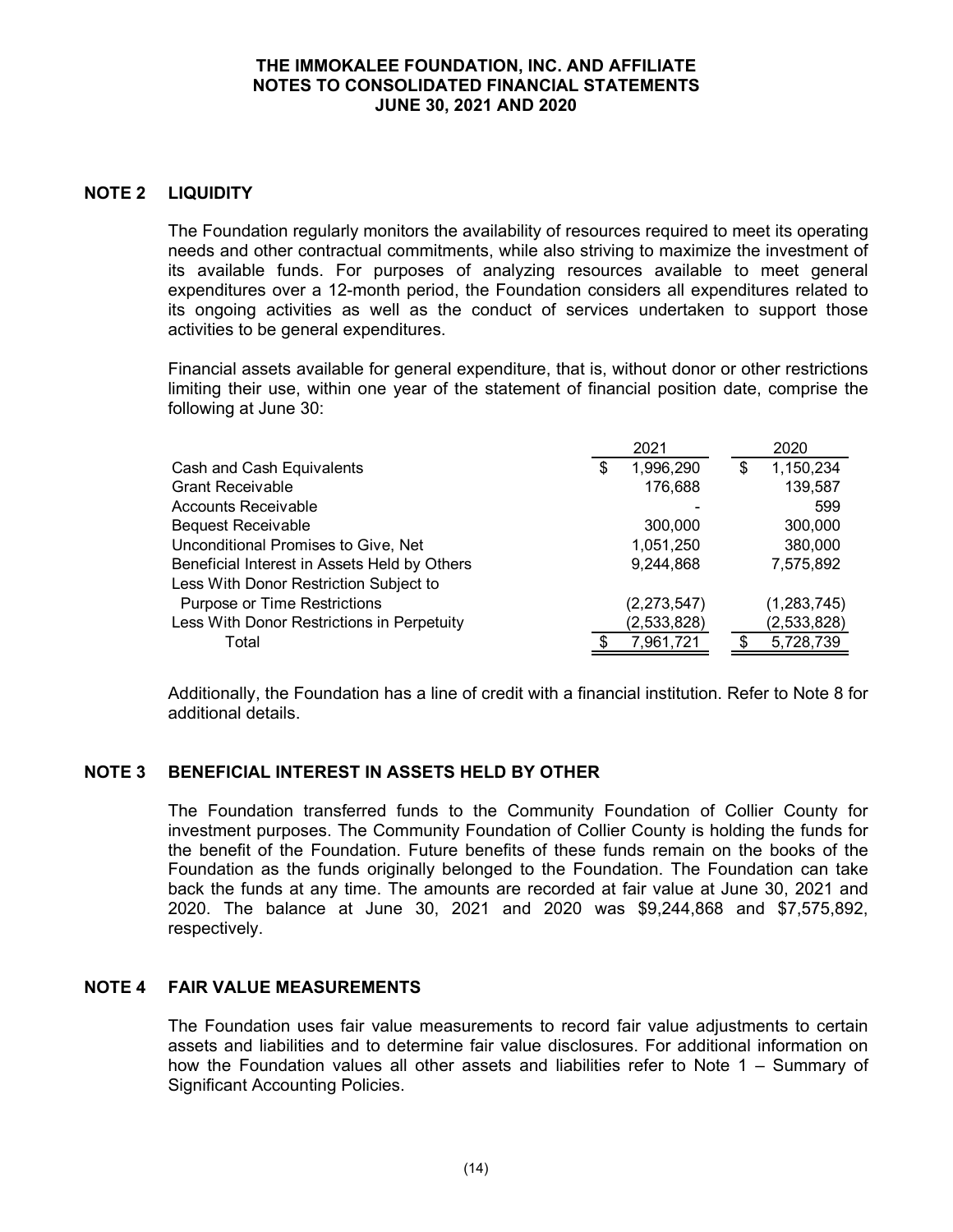# **NOTE 4 FAIR VALUE MEASUREMENTS (CONTINUED)**

The following table presents the fair value hierarchy for the balances of the assets of the Foundation measured at fair value on a recurring basis as of June 30:

|                                                                  | 2021 |         |                   |                |                                     |           |                                                       |                        |  |                                                                           |
|------------------------------------------------------------------|------|---------|-------------------|----------------|-------------------------------------|-----------|-------------------------------------------------------|------------------------|--|---------------------------------------------------------------------------|
|                                                                  |      | Level 1 | Level 2           |                | Level 3                             |           |                                                       | Total                  |  |                                                                           |
| Assets:<br>Beneficial Interests in<br>Assets Held by Others      | \$   |         |                   |                | 9,244,868                           |           | \$                                                    | 9,244,868              |  |                                                                           |
|                                                                  | 2020 |         |                   |                |                                     |           |                                                       |                        |  |                                                                           |
|                                                                  |      | Level 1 | Level 2           |                | Level 3                             |           |                                                       | Total                  |  |                                                                           |
| Investments:<br>Beneficial Interests in<br>Assets Held by Others |      |         |                   |                | 7,575,892                           |           |                                                       | \$7,575,892            |  |                                                                           |
| Instrument                                                       |      | 2021    | <b>Fair Value</b> | 2020           | Principal<br>Valuation<br>Technique |           |                                                       | Unobservable<br>Inputs |  |                                                                           |
| Beneficial Interest in Assets Held by Others                     |      |         |                   | 7,575,892<br>S | \$                                  | 9,244,868 | <b>Market Price</b><br>at Close of<br><b>Business</b> |                        |  | Amounts and Timing of<br>Distibutions from<br><b>Community Foundation</b> |
| Purchases                                                        |      |         |                   |                | 2021<br>\$                          |           | \$                                                    | 2020                   |  |                                                                           |
| Interest, Dividends, and Gains (Losses)                          |      |         |                   |                | 1,978,217                           |           |                                                       | 232,593                |  |                                                                           |
| Transfers In                                                     |      |         |                   |                |                                     |           |                                                       |                        |  |                                                                           |
| <b>Transfers Out</b>                                             |      |         |                   |                | (309, 241)                          |           |                                                       | (250,000)              |  |                                                                           |
| Total                                                            |      |         |                   |                | \$<br>,668,976                      |           | \$                                                    | (17,407)               |  |                                                                           |

# **NOTE 5 UNCONDITIONAL PROMISES TO GIVE, NET**

The Foundation routinely receives promises to give for funding of various activities of the Foundation. These promises to give are restricted for the payment of expenses for the projects restricted by each of the donors. As of June 30, unconditional promises to give are as follows:

|                                     | 2021                     |  | 2020    |
|-------------------------------------|--------------------------|--|---------|
| Unconditional Promises to Give      | 1.051.250                |  | 380.000 |
| Less: Discount to Net Present Value | $\overline{\phantom{0}}$ |  | -       |
| Total                               | 1.051.250                |  | 380,000 |
|                                     |                          |  |         |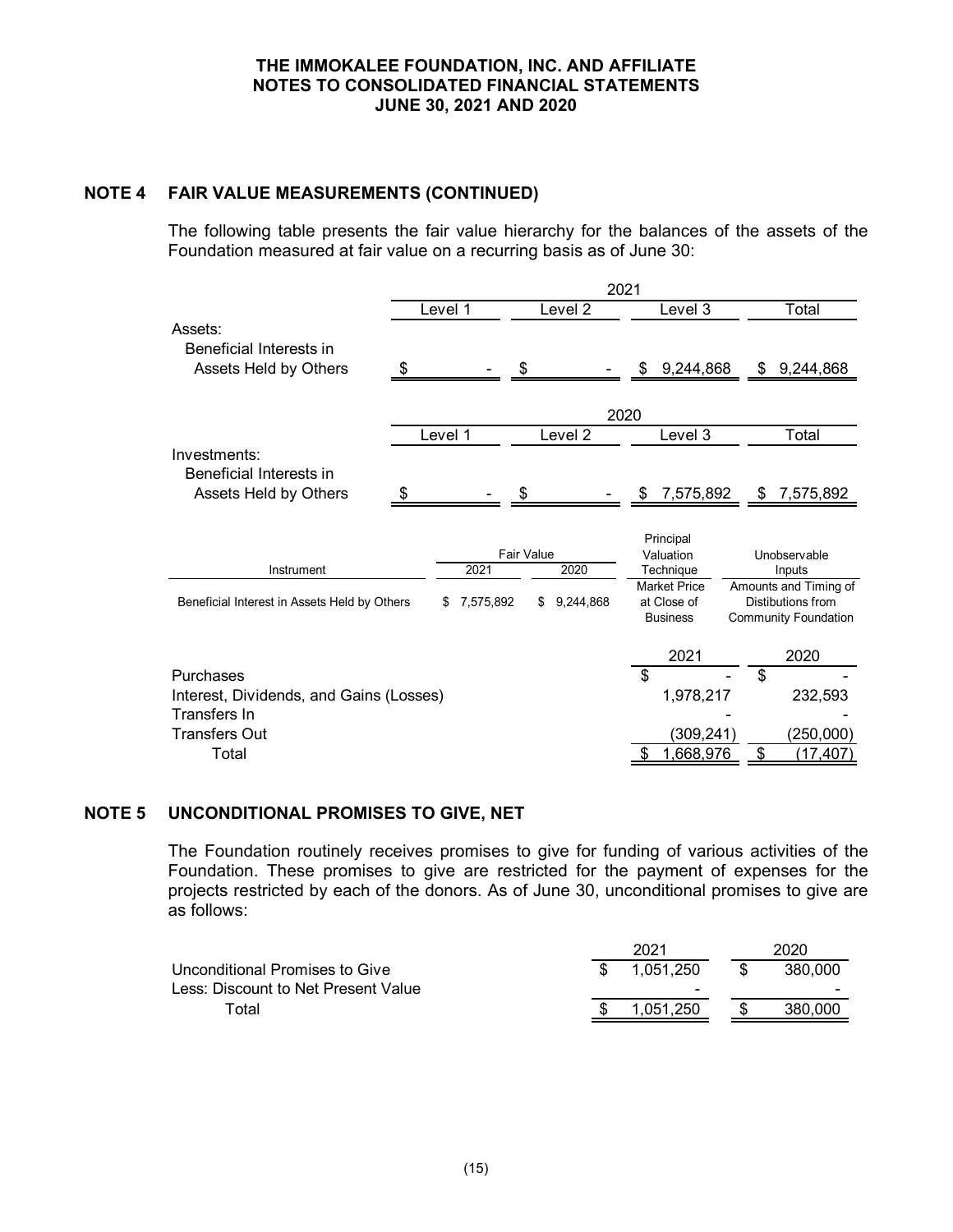## **NOTE 5 UNCONDITIONAL PROMISES TO GIVE, NET (CONTINUED)**

Payments of the promise to give are expected to be as follows:

| Year Ending June 30, | Amount       |           |  |  |
|----------------------|--------------|-----------|--|--|
| 2022                 | 275,000<br>S |           |  |  |
| 2023                 |              | 225,000   |  |  |
| 2024                 |              | 175,000   |  |  |
| 2025                 |              | 175,000   |  |  |
| 2026 and After       |              | 201,250   |  |  |
| Total                |              | 1,051,250 |  |  |

## **NOTE 6 PROPERTY AND EQUIPMENT, NET**

Property and equipment at June 30 consists of the following:

|                                | 2021      |  | 2020      |
|--------------------------------|-----------|--|-----------|
| Building and Land              | 1,325,321 |  | 1,325,321 |
| Office and Computer Equipment  |           |  |           |
| <b>Office Furniture</b>        | 239,735   |  | 237,875   |
| Vehicles                       | 57,781    |  | 57,781    |
| Total                          | 1,622,837 |  | 1,620,977 |
| Less: Accumulated Depreciation | (546,147) |  | (492,281) |
| Property and Equipment, Net    | 1,076,690 |  | 1,128,696 |

# **NOTE 7 SCHOLARSHIPS**

During the years ended June 30, 2021 and 2020, the Foundation incurred expenses of \$340,030 and \$470,111, respectively, for its scholarship programs which are reflected in the accompanying consolidated statements of functional expenses.

## **NOTE 8 LINE OF CREDIT**

The Foundation had one line of credit with a financial institution as of June 30, 2021 and 2020. The amount available under the line of credit was \$1,000,000 as of June 30, 2021 and 2020, respectively. The line of credit expires August 30, 2021 and is collateralized by the Foundation's beneficial interest in assets held by others. The interest rate for the line of credit was LIBOR plus 1.50%, which was 3.93% and 1.67% as of June 30, 2021 and 2020, respectively, and interest is due monthly. As of June 30, 2021 and 2020, the balance was \$-0- and \$-0-, respectively.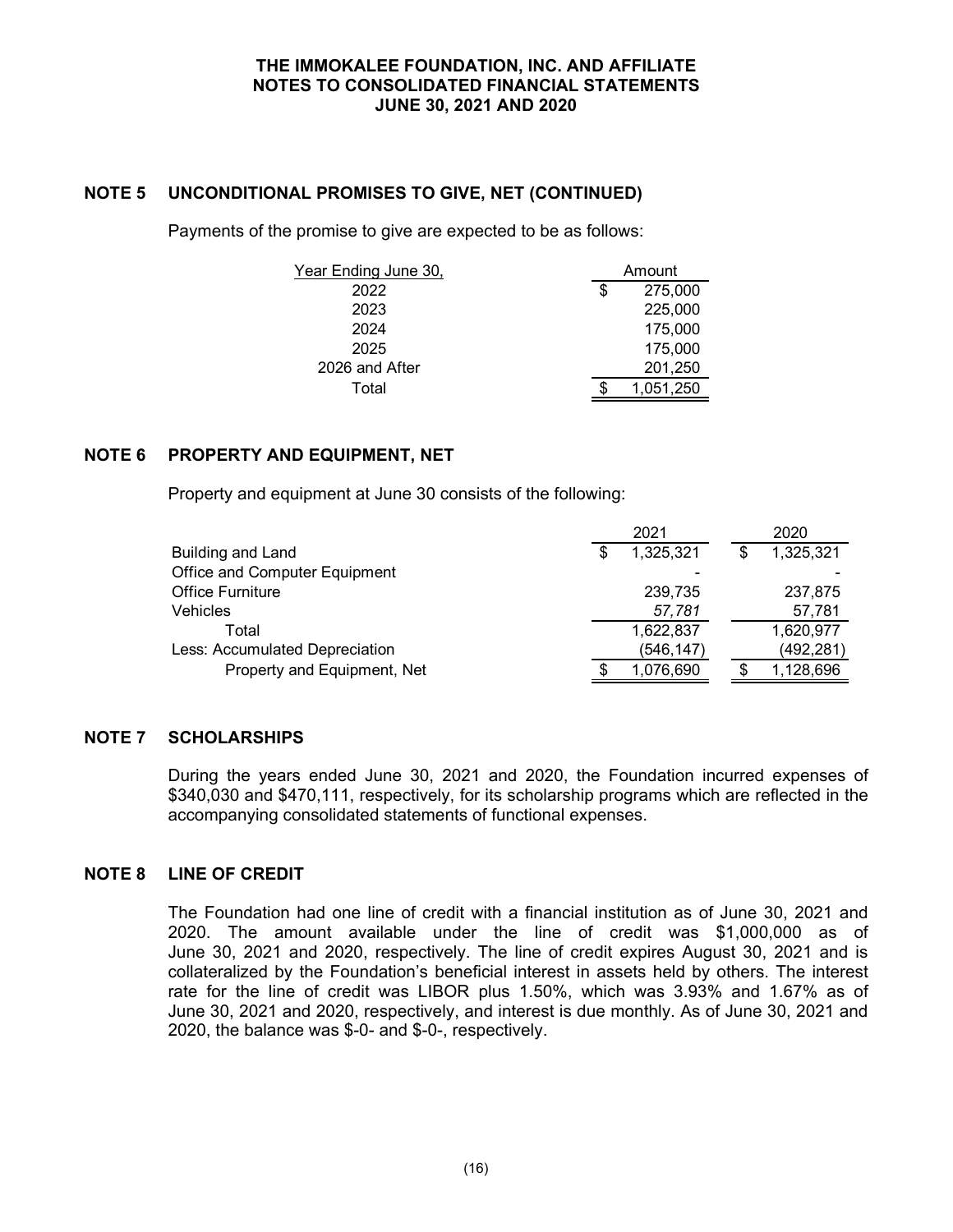#### **NOTE 9 NOTES PAYABLE**

#### **Paycheck Protection Program Loan**

In April 2020 the Foundation received a Paycheck Protection Program (PPP) Loan granted by the U.S. Small Business Administration (SBA) under the Coronavirus Aid, Relief, and Economic Security Act (CARES Act) in the amount of \$389,489. The loan bears interest at 1% per annum and is unsecured. Monthly payments of principal and interest are due beginning in November 2020 through maturity in April 2022. On January 15, 2021, the SBA processed the Foundations' PPP Loan forgiveness application and notified the bank the PPP Loan qualified for full forgiveness. Loan proceeds were received by the bank from the SBA on this date. Therefore, the Foundation was legally released from the debt and the loan forgiveness has been recorded as other revenues during the year ended June 30, 2021.

In February 2021 the Foundation received a Paycheck Protection Program (PPP) Loan granted by the U.S. Small Business Administration (SBA) under the Coronavirus Aid, Relief, and Economic Security Act (CARES Act) in the amount of \$245,935. The loan bears interest at 1% per annum and is unsecured. Principal and interest payments are deferred, with interest accruing until either (a) the date of the Loan Forgiveness or (b) 10 months after the last day of the Maximum Covered Period. All remaining unpaid principal and accrued interest is due and payable sixty months from the date of the note. This loan may be forgiven, in part or in full, if the Foundation maintains compensation levels, maintains employee headcount, and spends the proceeds on certain qualifying expenses. As of February 11, 2022, the SBA has not forgiven any portion of the loan. Any amount that may ultimately be forgiven will be recognized as revenue when the Foundation receives notification from the SBA that the loan has been formally forgiven.

#### **Promissory Note**

On October 22 2020, CPL Lab executed a \$250,000 note payable to be used for the CPL Lab house building program. The note matures on the earlier of (a) the closing of the date of the house or (b) October 22, 2022. The loan accrues interest at a rate of .14% per annum, however, the accrued interest on the loan will be waived if CPL Lab repays the loan on or before the maturity date. The outstanding balance of the loan at June 30, 2021 was \$250,000.

# **NOTE 10 NET ASSETS WITH DONOR RESTRICTIONS FOR PURPOSE OR TIME**

Net assets with donor restrictions are comprised of the following at June 30:

|                                               | 2021 |           | 2020 |           |
|-----------------------------------------------|------|-----------|------|-----------|
| Subject to Expenditure for Specified Purpose: |      |           |      |           |
| Programs                                      | S    | 1,182,223 | \$   |           |
| <b>Restricted Donations</b>                   |      | 41.324    |      | 41.322    |
| Fund-A-Dream                                  |      |           |      | 862,423   |
| Subject to Passage of Time:                   |      |           |      |           |
| Unconditional Promises to Give, Net           |      | 1,050,000 |      | 380,000   |
| Total                                         |      | 2,273,547 | S    | 1,283,745 |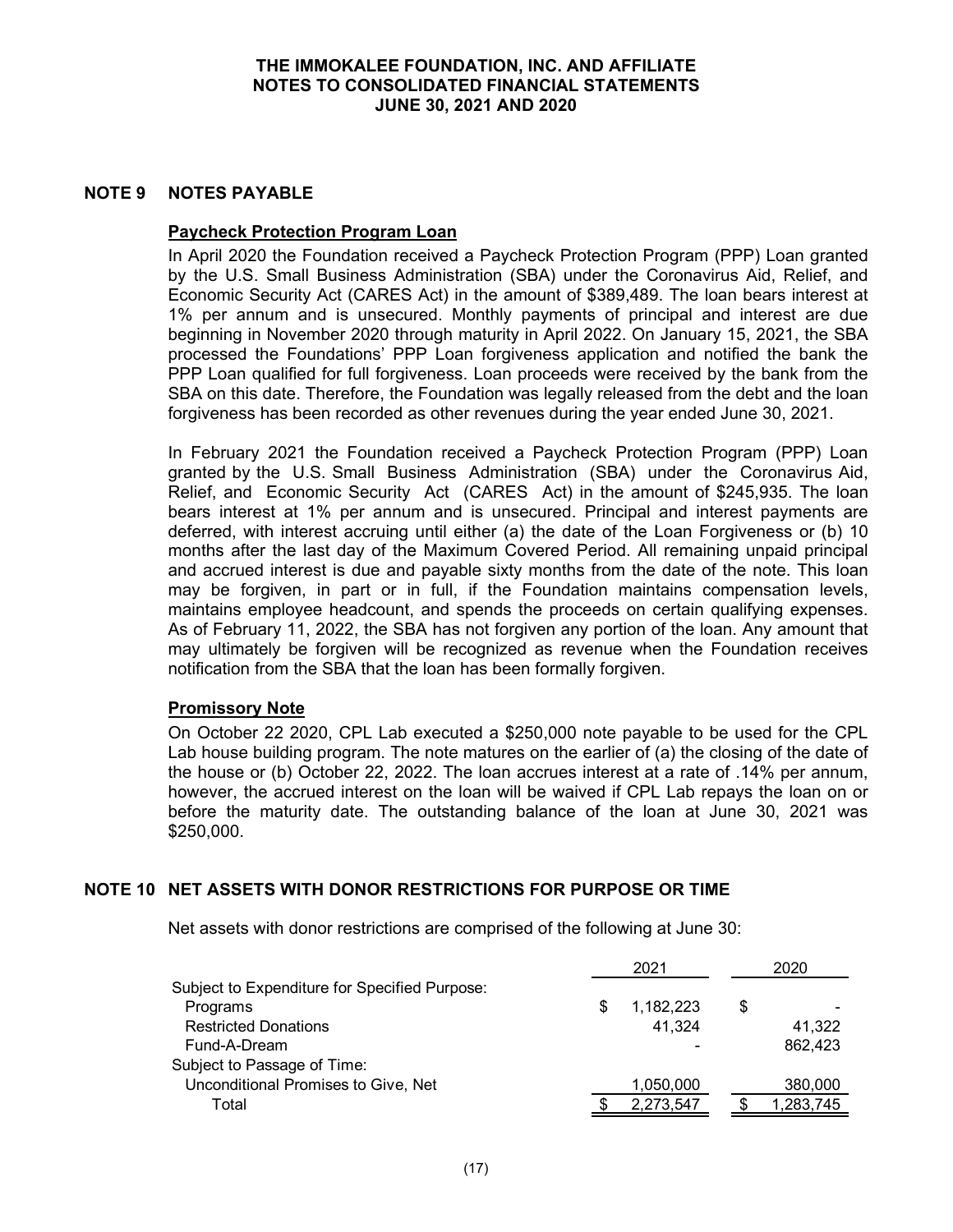## **NOTE 10 NET ASSETS WITH DONOR RESTRICTIONS FOR PURPOSE OR TIME (CONTINUED)**

In December 2019, the Foundation entered a "Real Property and Cash Donation Agreement" whereby, the Foundation received (i) approximately 7.76 acres of vacant land located in Collier County Florida (ii) cash in the amount of \$100,000 for permitting and platting expenses and services with respect to the donated property and (iii) an additional amount of cash of up to \$500,000 in matching funds. All cash and real property donated by the Donor under the agreement shall be used to further aims of the Foundation's Career Pathways Learning Lab program.

## **NOTE 11 ENDOWMENT**

The Foundation has a donor-restricted endowment fund established for the purposes of providing income to support general operations. As required by accounting principles generally accepted in the United States of America, net assets of the endowment fund are classified and reported based on the existence or absence of donor-imposed restrictions. The board of directors of the Foundation has interpreted relevant state law as requiring the preservation of the fair value of the original gift as of the gift date of the donor-restricted endowment funds absent explicit donor stipulations to the contrary. As a result of this interpretation, the Foundation classifies as permanently restricted net assets (a) the original value of gifts donated to the permanent endowment, (b) the original value of subsequent gifts to the permanent endowment, and (c) accumulations to the permanent endowment made in accordance with the direction of the applicable donor gift instrument at the time the accumulation is added to the fund. The remaining portion of the donor-restricted endowment fund that is not classified in permanently restricted net assets is classified as unrestricted net assets. The Foundation considers all earning on endowment funds to be appropriated and available for current year operations.

# **Funds with Deficiencies**

From time-to-time, the fair value of assets associated with individual donor-restricted endowment funds may fall below the level that the donor requires the Foundation to retain as a fund of perpetual duration. In accordance with accounting principles generally accepted in the United States of America, as of June 30, 2021 and 2020, no such deficiencies were noted.

## **Spending Policy**

The spending policy of endowment assets is determined based on the overall needs of the Foundation balanced with the long-term investment return objectives for a fund to be held in perpetuity. Investment return is recorded as unrestricted when the restrictions are met in the same year as it is earned.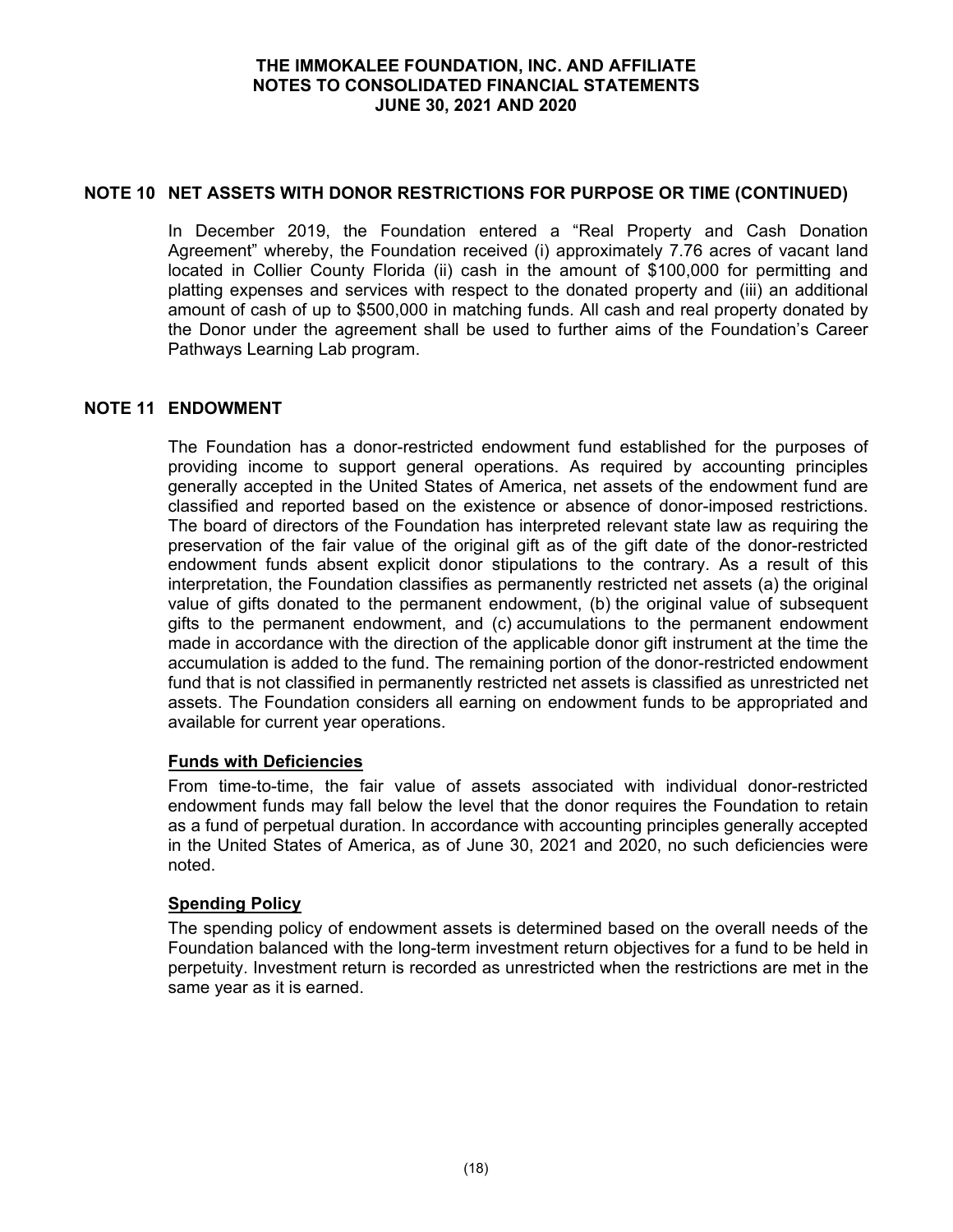# **NOTE 11 ENDOWMENT (CONTINUED)**

Changes in endowment net assets as of June 30 are as follows:

|                                          | <b>Without Donor</b><br>Restrictions | <b>With Donor</b><br>Restrictions | Total           |  |
|------------------------------------------|--------------------------------------|-----------------------------------|-----------------|--|
| Endowment Net Assets as of June 30, 2019 | \$                                   | 2,533,828<br>S                    | 2,533,828<br>\$ |  |
| Investment Return:                       |                                      |                                   |                 |  |
| Change in Beneficial Interest            | 157,019                              |                                   | 157,019         |  |
| <b>Total Investment Return</b>           | 157,019                              |                                   | 157,019         |  |
| Appropriations                           | (157,019)                            |                                   | (157, 019)      |  |
| Endowment Net Assets as of June 30, 2020 |                                      | 2,533,828                         | 2,533,828       |  |
| Investment Return:                       |                                      |                                   |                 |  |
| Change in Beneficial Interest            | 877,814                              |                                   | 877,814         |  |
| <b>Total Investment Return</b>           | 877,814                              |                                   | 877,814         |  |
| Appropriations                           | (877,814)                            |                                   | (877, 814)      |  |
| Endowment Net Assets as of June 30, 2021 | \$                                   | 2,533,828                         | 2,533,828<br>æ. |  |

As of June 30, 2021 and 2020, there were no board-designated endowments.

#### **Investment Policies**

The Foundation has established an investment policy to determine investment or reinvestment of the assets in accordance with such guidelines, policies, and procedures that are authorized by the board of directors. These guidelines, policies, and procedures shall attempt to generate a long-term investment return that will contribute to meeting the spending needs of the Foundation while maintaining the purchasing power of the investment assets. The Foundation's spending and investment policies works together to achieve this objective. The investment policy establishes a long-term investment objective through diversification of asset classes. To achieve its investment objectives over long periods of time, the Foundation relies on a total return strategy in which investment returns are achieved through both capital appreciation (realized and unrealized) and current yield (interest and dividends). The investment strategy targets a diversified asset allocation that includes domestic equities, non-U.S. equities, fixed income, and alternative investments. The majority of assets are invested in equity or equity like securities. Diversification by asset class, investment style, investment manager, etc. is employed to avoid undue risk concentration and enhance total return.

The primary performance objective is to achieve an annualized total rate of return, net of investment fees, that is equal to or greater than 4% plus inflation over long periods of time. Actual returns in any given year may vary from this amount.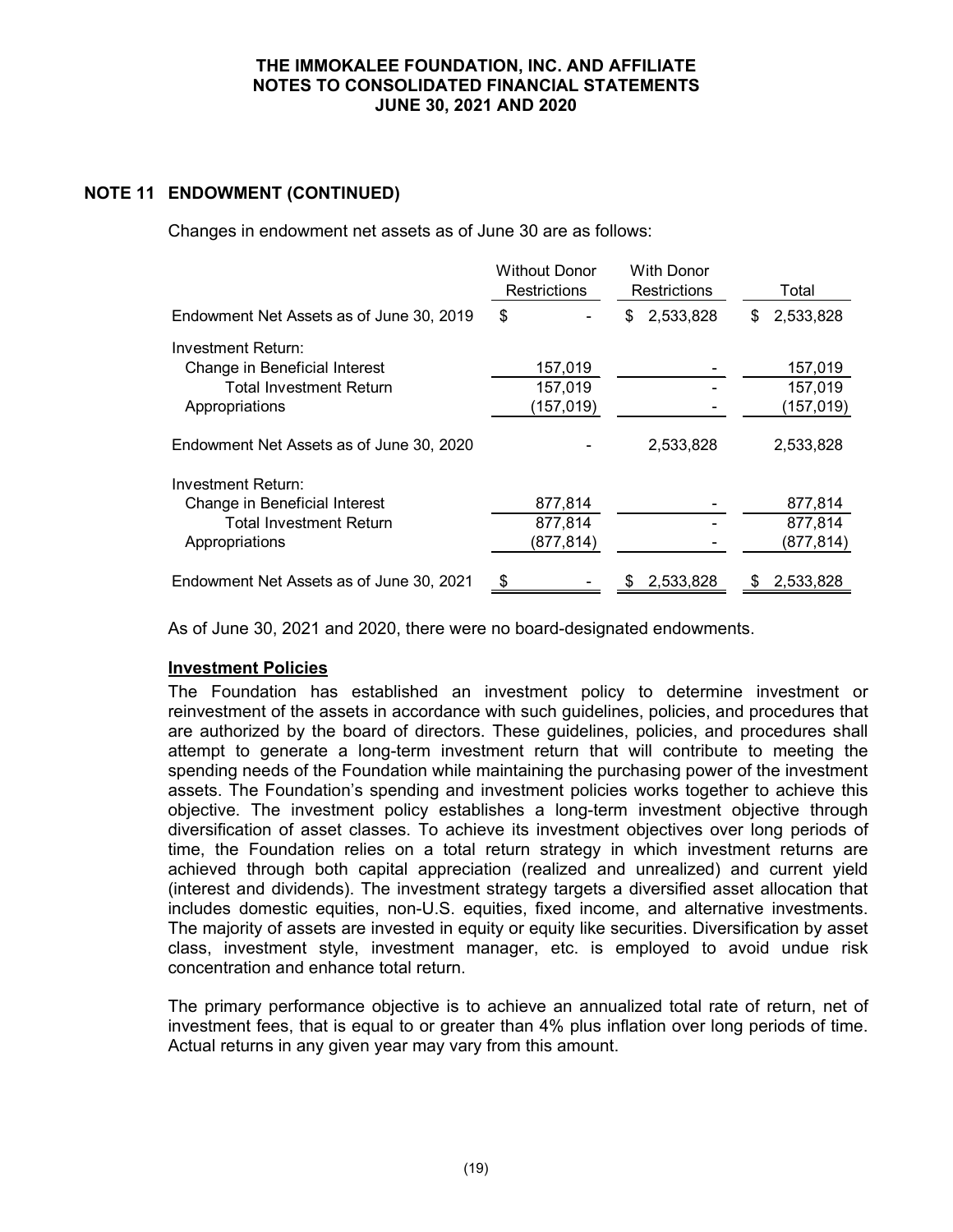#### **NOTE 12 COMMITMENTS**

In July 2021 the Foundation entered into a lease agreement for office space. The lease is for a period of 36 months and allows a renewal option for an additional two years. The monthly payment is \$4,000 with increases of 3% per annum.

The Foundation has a single lease agreement for three copiers. The lease expires in July 2024, and includes monthly payments of \$720.

The future minimum lease payments under these leases are as follows:

| Year Ending June 30, | Amount       |  |  |
|----------------------|--------------|--|--|
| 2022                 | \$<br>56,640 |  |  |
| 2023                 | 58,080       |  |  |
| 2024                 | 59,563       |  |  |
| 2025                 | 8.640        |  |  |
| Total                | 182,923      |  |  |

Rental expense for the years ended June 30, 2021 and 2020 was \$54,240.

#### **NOTE 13 BEQUEST RECEIVABLE**

In 2018, the Foundation was named a beneficiary of an estate. The Foundation recorded \$300,000 of contributions related to the bequest during the year ended June 30, 2018. This amount is included in Contributions and Bequests Receivables as of June 30, 2021 and June 30, 2020.

## **NOTE 14 RELATED PARTY TRANSACTIONS AND CONCENTRATIONS**

As of the June 30, 2021 and 2020, 52% and 0% of promises to give were due from board members, respectively. Promises to give due from board members totaled \$550,000 and \$-0- at June 30, 2021 and 2020, respectively.

As of the June 30, 2021 and 2020, 22% and 13% of contributions revenues were from board members, respectively. Contributions from board members totaled \$1,420,280 and \$677,998 at June 30, 2021 and 2020, respectively.